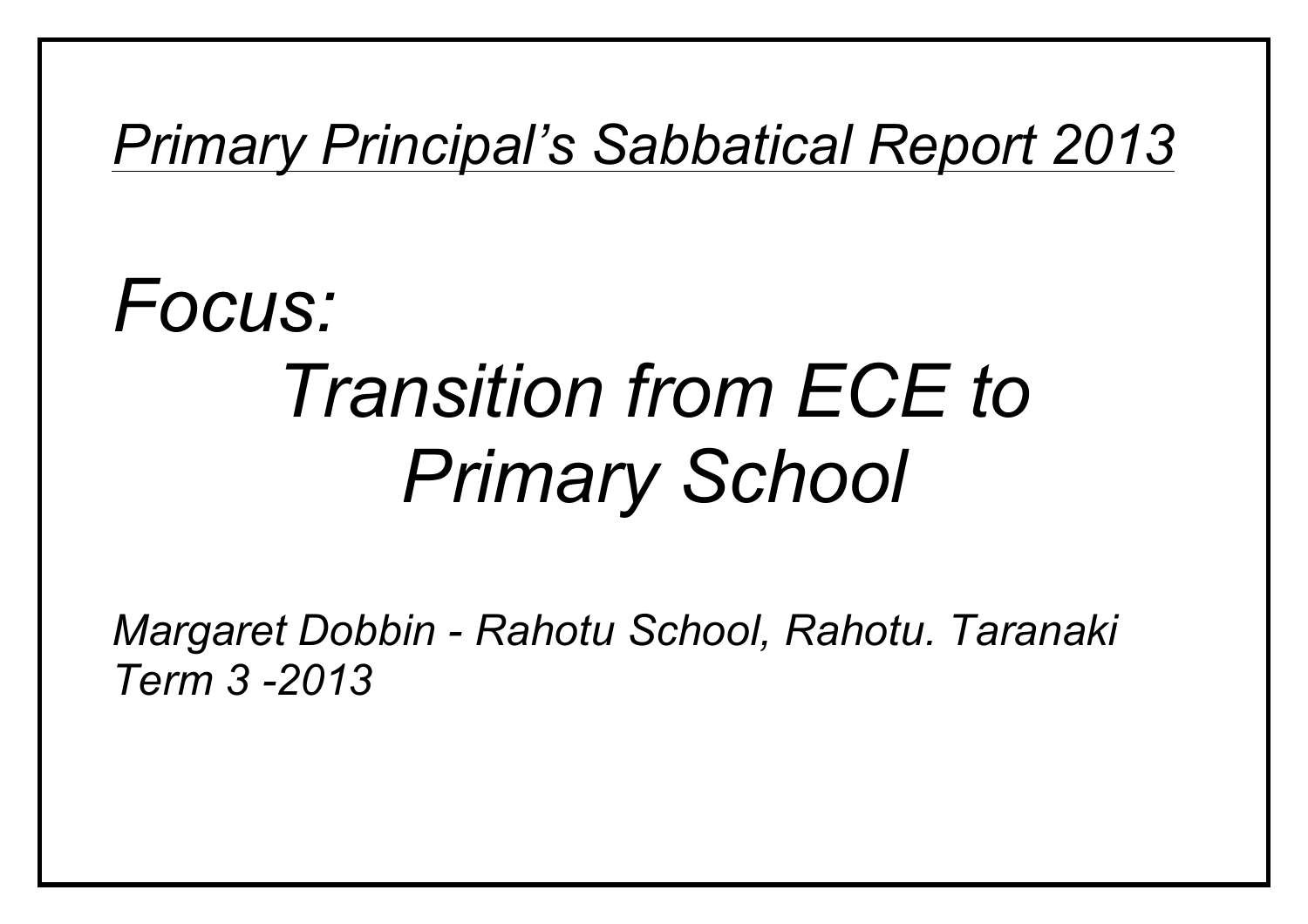# *Acknowledgements:*

*Thanks to:*

- *The Ministry of Education (Teach NZ) for giving me the opportunity and time to study the transition process from Early Childhood Centres to Primary School so students have the best opportunities for learning and families are fully informed about what is important to be in place for their children to be successful. Also for allowing me the time for refreshment and time for my family.*
- *The Rahotu Board of Trustees for supporting me in my application*
- *My Senior Leader who stepped up into the Principal position for the term and did such a brilliant job.*
- *The wonderful staff members who filled positions while I was on leave.*
- *The Early Childhood teachers/parents, Primary school teachers, RTLB, RTLit , Public Health nurse and parents of preschool and primary children who were willing to share their ideas.*

# *Purpose:*

*To improve working relationships between our school and ECE Centres that contributes students to Rahotu School. This research will result in an improved transition programme that meets the needs of all contributing centres and the children. It will cover, research, interviewing – ECE Centres (staff and parents), new 5 year olds at school and also Primary school aged students.*

# *Investigation Goals*

- *1. To investigate what conditions recent research say contribute to successful transition from ECE to Primary School in NZ schools. For the purpose of this investigation I will use research published after 2000.*
- *2. To investigate transition programmes currently in place between ECE Centres that contributes students to Rahotu School.*
- *3. To identify how current transition programmes can be improved to enhance the learning of new entrant students starting at our school: transition over time, connects well, is positive and has a clear sense of continuity and direction and each decision fits the individual child and family.*
- *4. To investigate programmes that will enhance learning in their first year at school –taking into consideration; pre-school experiences, learning and assessment at EC Centres, culture and gender.*
- *5. To put together resources and review procedures to further enhance children's transition to Rahotu School from ECE Centres in our area.*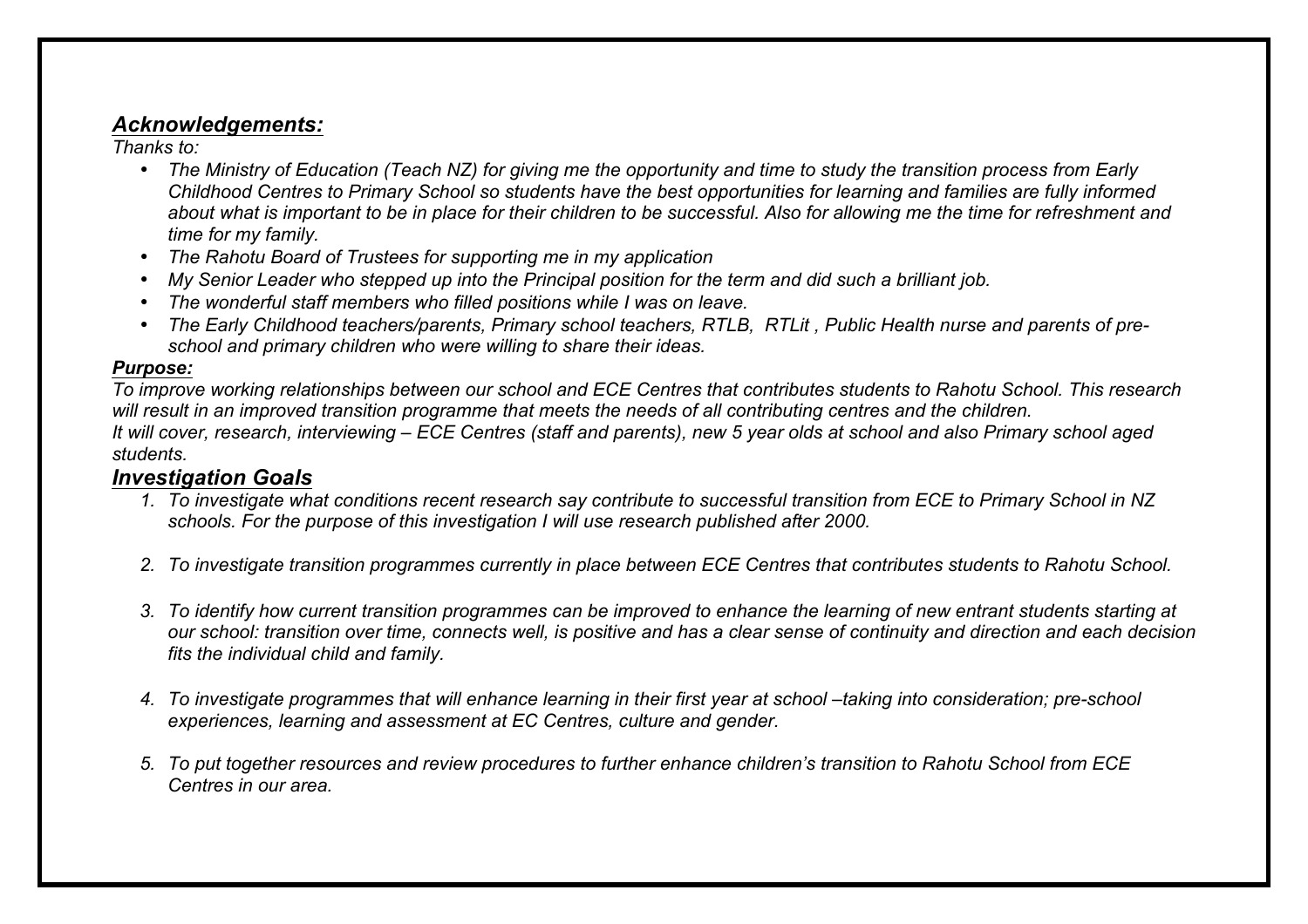#### *GOAL 1:*

*To investigate what conditions recent research say contribute to successful transition from ECE to Primary School in NZ schools and internationally. For the purpose of this investigation I will use research published after 2000.*

*In Early Childhood Education (ECE), the national early childhood curriculum Te Whāriki (Ministry of Education, 2006) represents the mat on which we all may stand but what happens when children go to school? Are they required to get off the mat? Is there a pathway between the ECE mat and the school mat? Perhaps, for the lucky, the mats may be so closely intertwined that transitioning to school just feels like standing on a different part of the same mat. When the mats not only stand together but also share some of the same strands perhaps the transition from one to the other can be made in a gentle way by children. When they stand apart, we are asking children to undertake a significant leap of faith in order to jump from the security of one into the relative 'unknown' of the other. (Transition to School: A Principles Approach)*

## *What is "Transition?"*

*"Transition is not the same thing as orientation. It is better to think of transition as a prolonged process that unfolds through relationships" (NZ Gazette 17 May 2010) Fabian and Dunlop's (2002) definition of transition is a holistic, dynamic experience that takes place over an extended period-it includes the time from any pre-entry visits and settling in to when the child is more fully established as a member of a new setting.*

# *How is it different/challenging for NZ children?*

*Even though, schooling is not compulsory until the age of 6 in NZ most children start on their 5th birthday. This means NZ children are some of the youngest on school entry among Western Countries-(Suggate -2009 notes that only 4 out of 56 OECD countries in a recent PISA (Programme for International Student Assessment) study had a school entry age under 6. This means children are transitioning in and out of ECE and into school on any day of the year and often on an individual basis. In NZ there are two curriculum documents-Te Whariki (MOE 1996)-which covers education from birth to school entry and The New* 

*Zealand Curriculum (MOE 2007) which covers the rest of the schooling years.*

*What conditions does research tell us need to be in place for successful transition?*

- *Mutual views about transitioning between Early Childhood and Primary Schools establishments, that promotes continuity.*
- *Building connections between what children learn in Early childhood and Primary School-alignment of the Strands in Te Whariki and the key competencies of the curriculum.*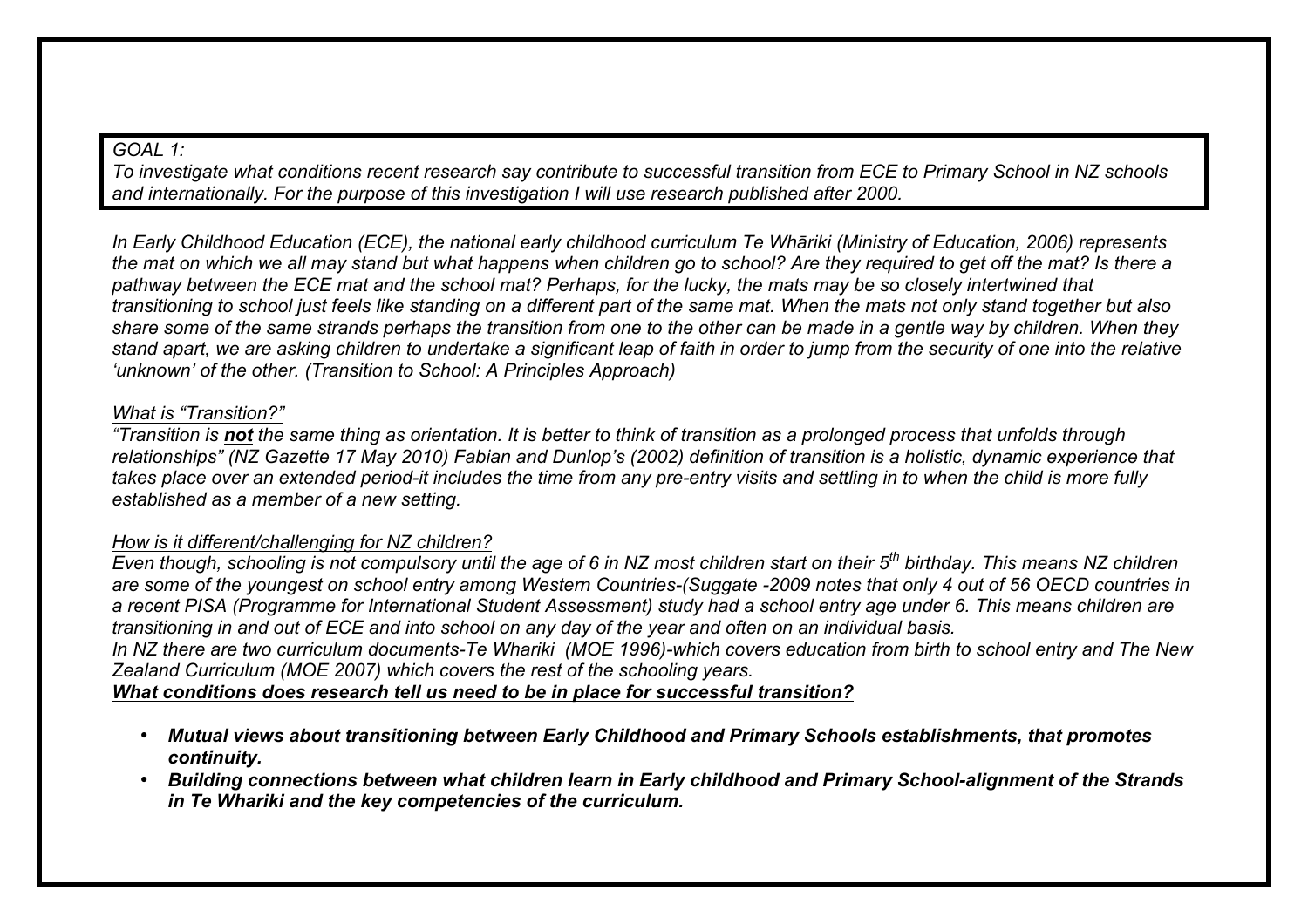- *Taking into account individual differences and the way different children learn.*
- *Sharing some of the same approaches e.g. Individual portfolios and personalising learning*
- *Procedures in place for smooth transitioning-procedures being what works between the early childhood settings and the Primary Schools children are transitioning to- each may have a different; culture, socio-economic area, need, expectation etc. What works for one may not work for all. Consultation in your own area is vital so families are informed and have some input into decisions.*

# *ONE WAY DOES NOT SUIT ALL*

**A variety of well thought out approaches may be needed to suit different children. Sometimes…**

- **Continuity matters a lot for some children**
- **Difference and change is needed for others**
- **Some need to make a fresh start at the time of transitioning.**

## *Academic progress appears to come more easily for children who…*

- *have positive social interactions at school*
- *transition to school is smooth*
- *feel secure and empowered in the process of entering school*
- *see their experience as positive*
- *feel safe-so take risks, ask questions, share ideas with others(children and adults), search for answers*
- *Establish a good relationship with their teacher*
- *Know the rules*
- *Know the realities of learning e.g. how long it takes to learn to read etc.*
- *know how to play with others-good idea for teachers to buddy up before going outside also assigning classroom responsibilities to a child who is establishing friendships improves social relationships. (Children asking to play is not usually successful)*
- *take part in group modelling of positive interactions*
- *there is adult or senior student, facilitation of games when a new child is in the class*
- *parents feel they can converse with the teacher and vice versa-together build a picture of the child.*
- *have had knowledge about them shared between their early childhood teacher and their Primary School Teachers*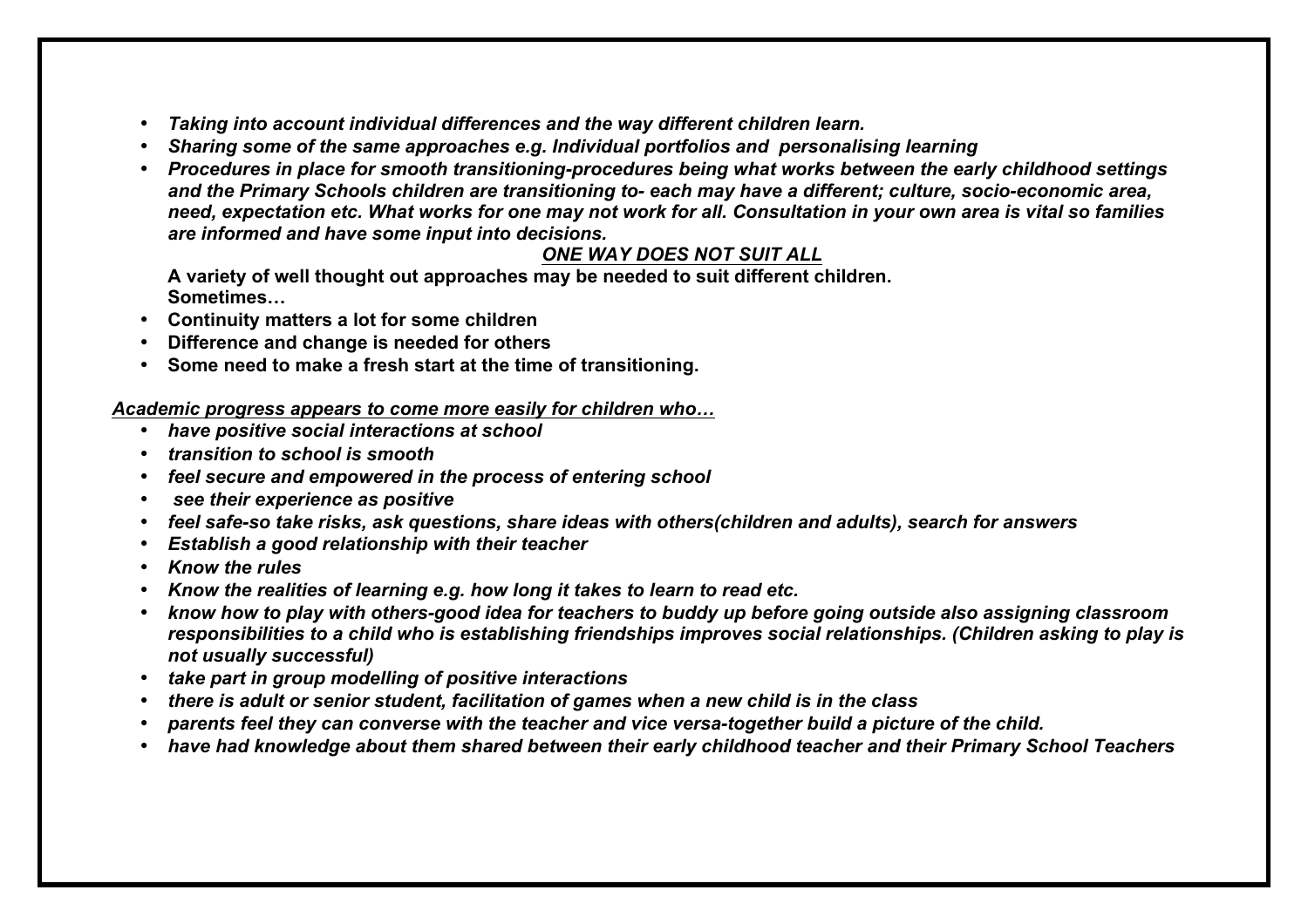## *What is important for children to learn before transitioning to school?*

*Often in NZ we hear parents asking "What do my children need to learn before starting school?" Should they know their Alphabet? Numbers? Write their name? etc. Often Parents are concerned about what they should know academically NOT what is going to* 

- *make my child feel they belong,*
- *make sure they know how to make friends*
- *help them relate well to other children and adults*
- *make them feel safe.*

**If children do not feel they belong, cannot relate to others (children and their teacher), feel safe and their individual needs are not addressed learning will not take place.**

**The MOE commissioned a literature review in regards to successful transition to school and the findings were presented in Peters (2010)**

**Successful transitions depend on:**

- **Features of a school environment that foster well-being, belonging and a positive engagement with learning.**
- **Responsive, reciprocal, relationships by all parties.**
- **Teachers that affirm the child's identity and culture**
- **Teachers who connect with and build on the children's fund of knowledge from early childhood education and home.**
- **Teachers who hold positive expectations for success which includes seeing promise in new entrant learners rather than deficits.**

**This research also confirmed there are considerable variations in transition arrangements. Through my visits to a few early childhood settings and also talking to Primary Schools about their transition programmes my findings are the same as this research.**

**The considerable variations are-**

- **The arrangements for sharing information**
- **Arrangements for families and children to visit schools**
- **The connections between early childhood and schools**
- **The number of schools the children from one early childhood go to**
- **The number of early childhood services feeding into one school.**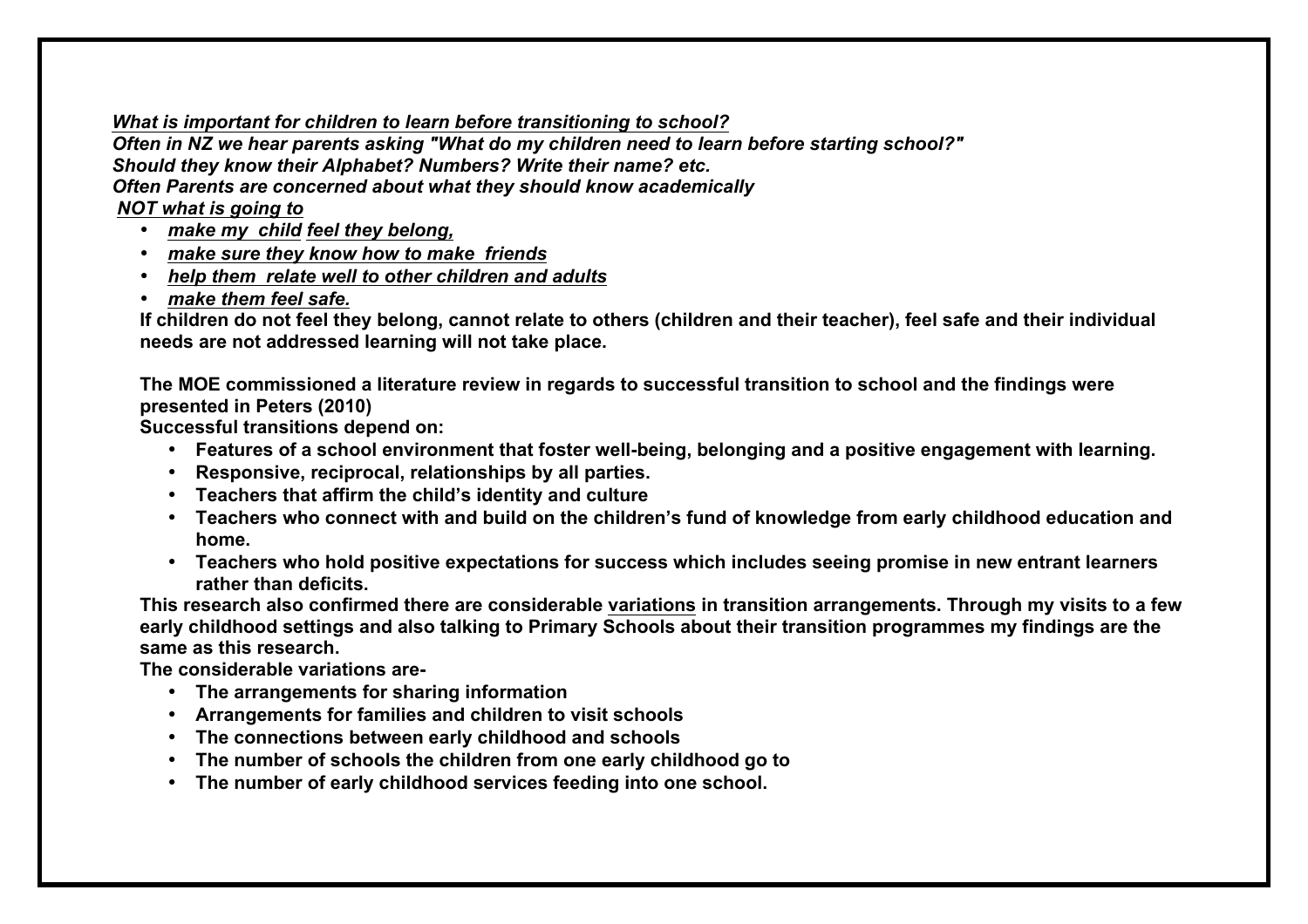• *There seems to be a trend at present of Primary Schools setting up classes for 4 year olds to teach them skills in Literacy and Numeracy and how to behave in a classroom (sitting on the floor listening for a period of time). Often these classes are away from the New Entrant room so there is no social interaction with school age children and no opportunity to build relationships with students they will be learning beside at school. This focus is contrary to the early education philosophy and vastly different to what research into what makes transition successful is telling us. AND parents love these classes BUT are they going to benefit the child in the long run? Food for thought?*

*How can families, ECE Centres and the School help this transition so they are ready for successful learning not only in their first year but throughout their schooling?*

*1. Talk about school in a positive manner-*

*Where it is? Take a visit-inside and out if possible. Tell them they go every day except weekends and explain school holidays. Listen to the child's questions and answer them as honestly as you can. Involve the whole family so the child sees the school as a positive place. All too often a parent won't get involved in a school because of their bad experiences of school. The more your child sees the family involved the more success they will have – even if it is just picking them up from school.*

- *2. Tell your child about the different school routines- following bell times, eating routines, where you put rubbish, where you can play, not going out of the schools boundaries, bus routines, how you move around the school as a class etc.*
- *3. Practice Social Skills*

*Soon the child may be one of 20 children with one teacher so it is vital they know how to mix with others. They need to be encouraged to listen to others-not just talking over them, sharing, asking when they want to join in or need something, listening to instructions ,packing away after finishing an activity and taking turns.*

*4. Give them some independence and responsibility Make sure they can go to the toilet by themselves and wash their hands with soap and dry them. Give them time to dress themselves in the morning and put on their own shoes and even hang their clothes up. Make sure they know how to blow their nose and how to cover their mouth and nose when they cough or sneeze.*

*5. Make friends: for you and your child This is easier if the child has attended pre-school but if not make sure you get to know possibly through the school of another child starting or another child in the class with whom they could play with a few times.*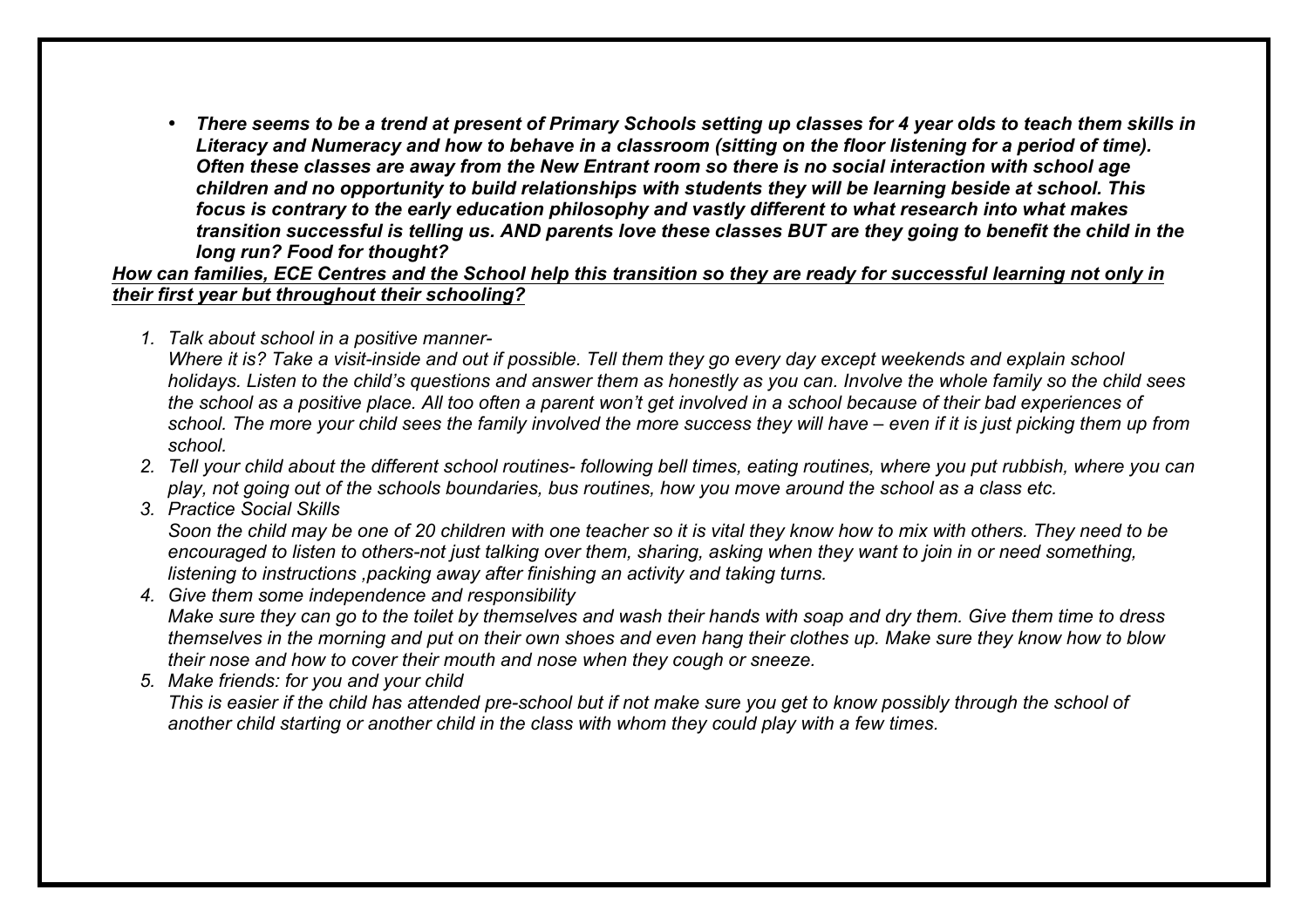*6. Get into a school –type routine.* 

*Teach the child the time they will need to leave to catch the bus or leave the house to walk or get into the car. Make sure they have had time to sit and eat a proper breakfast and get ready before this time. Children may have to practice eating a little faster.* 

- *7. Get use to the same eating patterns as at school Once at school they will have a set time for eating. Have snacks and lunch at the same time they will have them at school. Get use to drinking water and eating the type of snacks allowed at different break times.*
- *8. Eating Together A child who is not use to eating with others may find this distracting and noisy and often stops eating properly at school.*
- *9. Talk , talk and talk some more*

*Restrict TV and Computer time and make time to talk, ask and answer questions and teach them to initiate conversations. 10.Read books together*

*Talk about the pictures, show them how to hold a book and turn the pages. Show them how words go from left to right. Point out letters if they are ready. Visit the local library and book store. Read words on signs. And always return to favourite books and read them again and again- it is surprising how much more learning happens after a few visits to the same book. Always have books in your car for that opportune moment to read.*

*11.Develop fine motor skills*

*Children need to develop strength in their fingers- playing with play dough, clay, painting, colouring in, writing, using scissors, tracing, and doing dot to dots all help.*

- *12.Encourage Writing-if ready (even a scribble is the first stage of writing-and remember to ask them what their writing is saying-record it for them so they have a model)*
- *13.Draw shapes with a finger in the sand or with a paint brush with water on the concrete, drawing pictures to make a book and dictate the story so creating their own book. Make sure you teach the correct grip of a pencil and the correct starting position of letters if they want to write-(Check with your local school if unsure)*
- *14.Help develop concentration*

*Do puzzles, play board games, making things out of junk.*

*15.Be creative*

*Cooking, picking and arranging flowers, painting, drawing, singing and dancing all develop your child's creative talents.*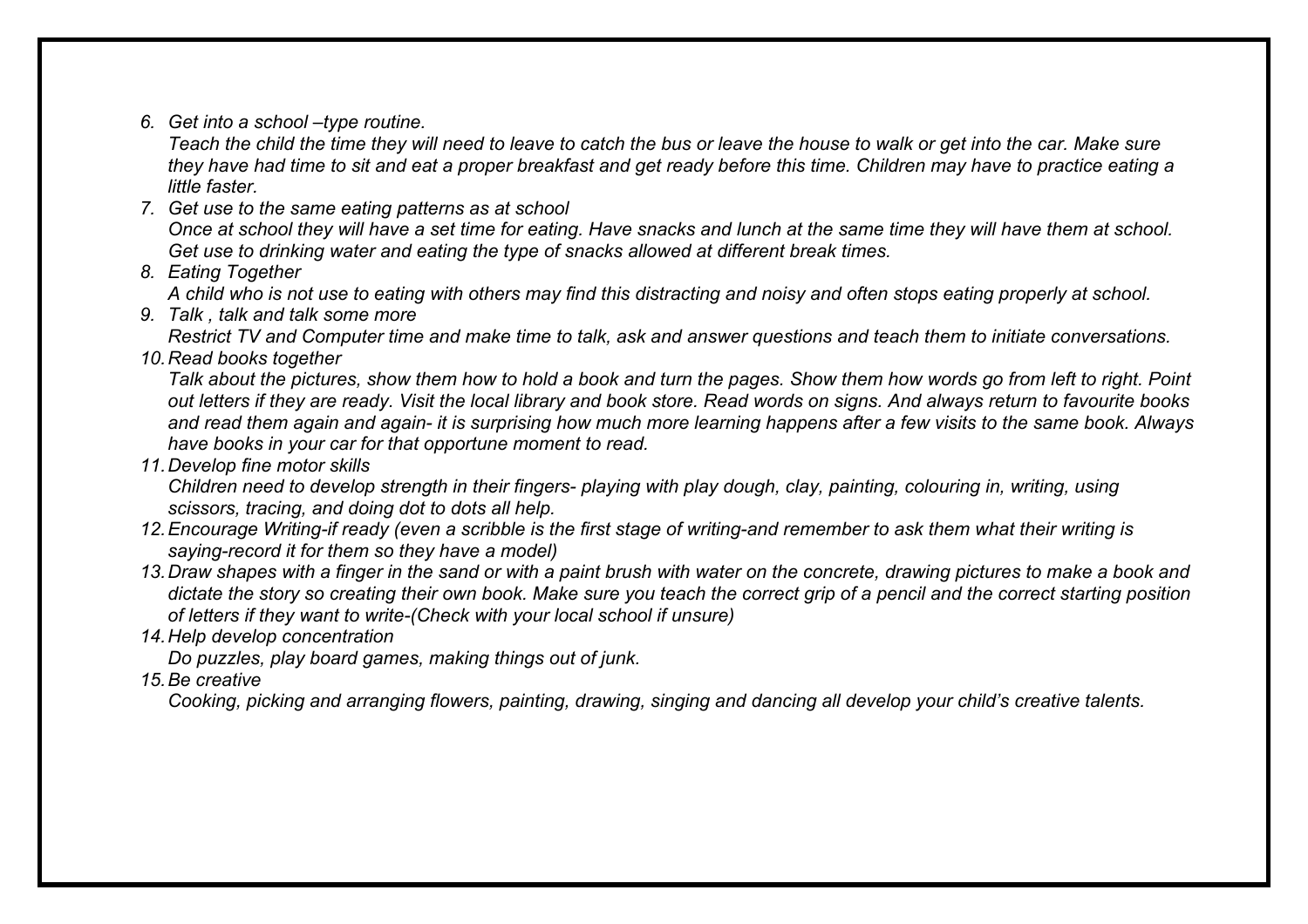# *What are the child's view re Transition?*

*I interviewed four students who had been at school from 1 month to 4 months at my school. All had attended ECE but all at different venues- 1 Play Centre on our school grounds, 1 at a Kindergarten, 1 at a Day Care Centre and one at a Pre-School. The children were interviewed in pairs. They were told they were helping me gather information for my study which made them feel very important and very eager to help! I have recorded their responses using their words.*

# **1. How did you feel about starting school?**

Good-because it is fun; worried; exciting going to school; I thought I would make lots of friends; happy;

# **2. What do you like about school?**

Playing with people I like ;playing on the playground-3x ;playing on the field-"Duck, duck, goose, goose " ;putting strings in holes with numbers; playing with friends; playing circle games with numbers; shoe laces with numbers; having friends-2x;going to school every day; I just like everything;

# **3. What don't you like about school?**

Being sick and can't go to school; I just like everything (3 said there was not one thing they didn't like)

# **4. What is different about school from Pre School Centre/ kindergarten/Play Centre/Day Care?**

Pre-School: Only one big classroom for all children aged 1-4; only a little play area outside: one room for you to sleep in; had steps to walk down on the grass and a mat outside; had big shovels in the sandpit; didn't have to wear a uniform; fun stuff at play centre (sandpit, monkey bars); could wear anything to kindy, slide is shorter

School: Bigger slide at school; classroom is bigger; everything is different; you put your bag in a cubby and at school you hang it on a hook.

## **5. What did you need to know when you started school?**

To not do bad things; know all your favourite friends; To learn; to not be naughty ;to get a uniform and have some black pants ;hang your bag on a hook; someone will tell you where things are; know where the playground and the field is; learn what things weigh.

**6. What could the school do to help you when you started school?**

If you are hurt you tell the teacher or the big kids; ask where you want to go, if you hurt your ankle you know where to go; to learn.

## **7. What did you worry about when you started school?**

Who to play with at playtime; different people in the class; I didn't know how to write or learn; I cried when Mum left me; Mum stayed with me for a while and then she left-I didn't want Mum to leave.

## 8. **Did you know any other children at school when you started?**

Child 1-Brother and sister-3 other children 2 in same room and 2 in different rooms

Child 2-Brother and sisters and 3 in same room and 1 in another room.

Child 3-My brother-no one else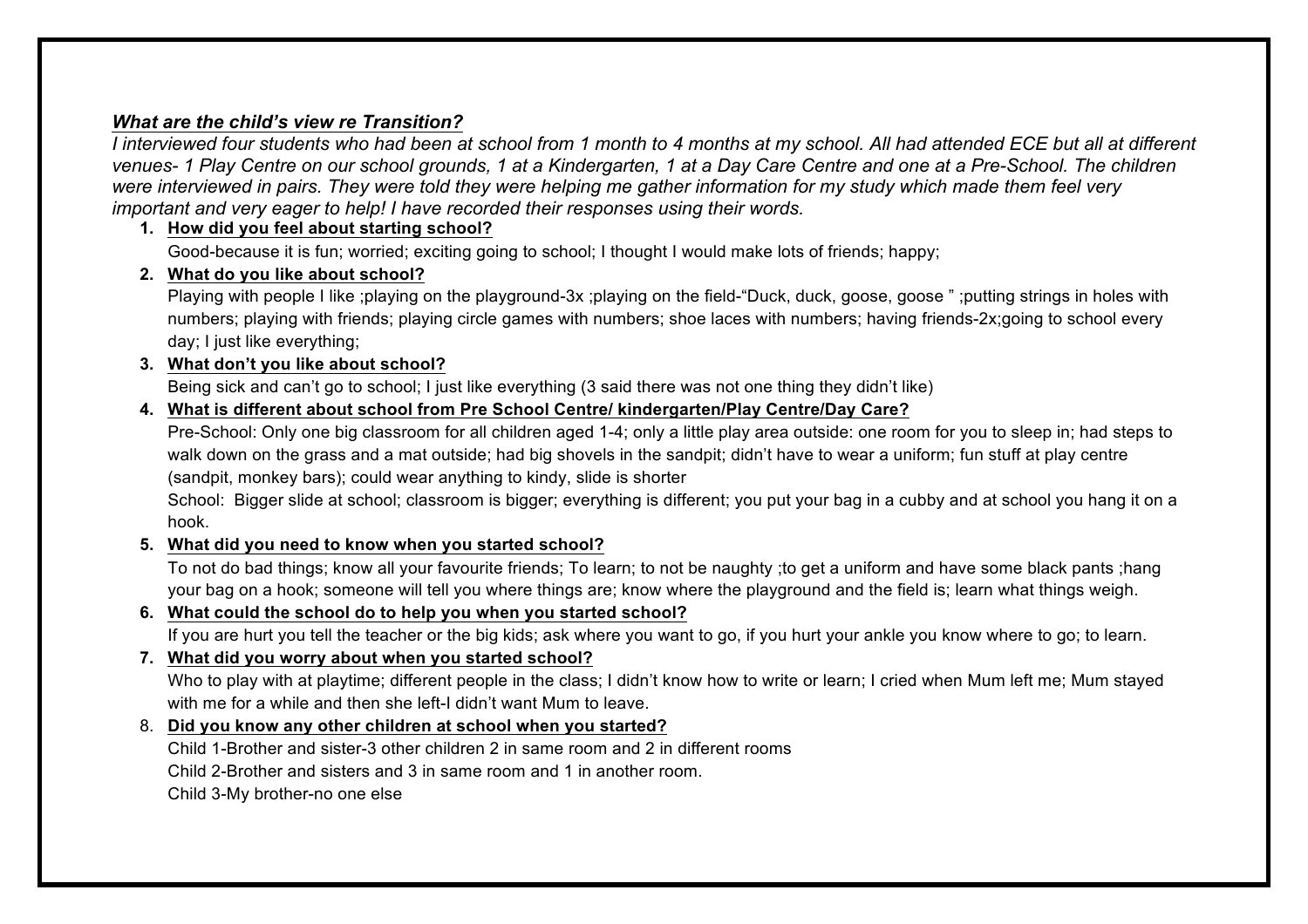Child 4-My brothers and one other in my class

**9. There are some children who are going to start school soon. What is important for them to know about this school?** They will be in Room 1;what class they are in; where to sit; to go in and out the classroom when the bell goes; Say-"Do you want to play with me?"; Show them where the classroom and the toilets are ;zip up your bag so no one goes in and steals your things; not to be naughty (2x);know not to be scared there are lots of nice people here at our school; when the fire bell goes you have to go down on to the field.

#### **10. What do you learn at school?**

All your maths; listen to the teacher; know not to add when it's a take away; to write; pluses in math; doubles and takeaways; where to put your bag; have turns; to count- "Our teacher sometimes forgets how to count so we have to tell her the number when she forgets!"

#### **Goal 2:**

*To investigate transition programmes currently in place between ECE Centres that contributes students to Rahotu School.*

*Currently there are four Early Childhood Centres that contribute children to our school. Occasionally we do get some from Early Childhood Centres in New Plymouth if their Mother travels to the city for work each day*

*1. Kindergarten: No transition Programme to our school-mainly because of the distance from the Centre and the School. They do have visits to their local schools.* 

*At present they are interested in* 

- *Having information about our transition programme at their Centre*
- *Taking a copy of their Profile book which the family can give to the New Entrant teacher when they start school.*
- *Visits by the New Entrant teacher to the Centre (perhaps with a buddy for the 4 year olds)*
- *A copy of the photo book about our school which will be made with the Transition group for their library.*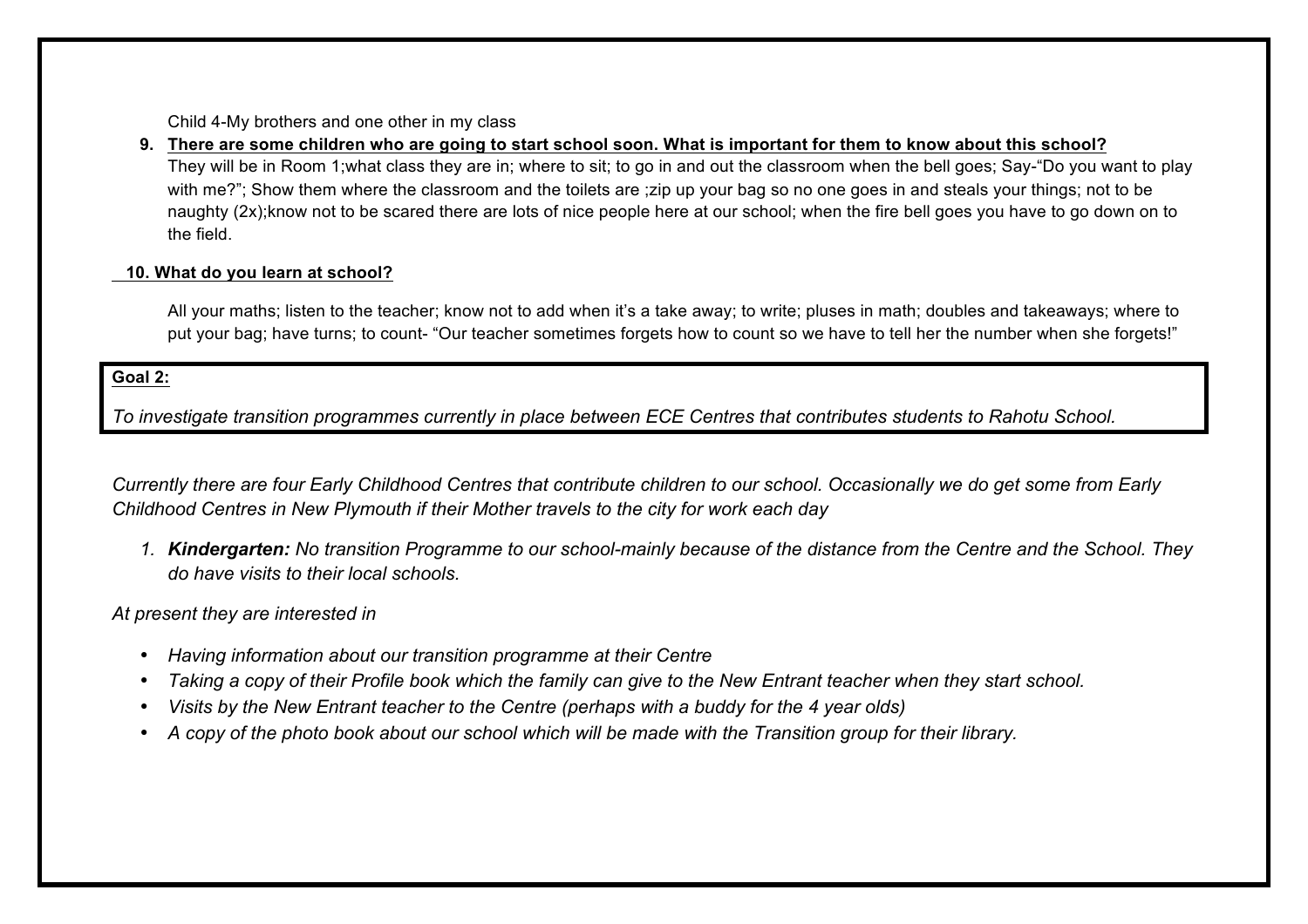# *2. Pre-School- No transition Programme.*

*This service has only been in place for a year. They are very interested for the New Entrant teacher and me to visit when our new Transition Procedure is in place to establish how we can work together.*

 *3. Play Centre- (On School site) At present the 4 year olds visit the New Entrant room on the last Thursday of each month for 1 hour. Also 2 weeks before they turn 5 they are encouraged to come for two weeks half days. The new procedures are later in the report- these will be finalised after further consultation with the Play Centre and other contributing Centres.*

*4. Pre-School- This is some distance away and have only had two children from this facility.*

*After contact the Lead teacher will inform us if a child will be attending our school when they turn 4 or when they know.*

# **WHAT IS THE PARENTS VIEWS RE TRANSITION?**

# **Consultation with Play Centre Parents**

# **1. What more can be done to support your child's move from Rahotu Play Centre to Rahotu School? (Majority of children come from this facility)**

-knowing when to actually enrol my child

- know exactly what to bring when you enrol your child.
- details of how to contact the Uniform person well before starting so they have their uniform to wear on the first day.
- to be able to purchase their stationery before they start so we have time to cover it so it's all ready for the first day.
- \* PC requested to have the form and direction of handwriting letters and the correct grip for holding a pen.

# **2. What do you think your child should know before starting school?**

**-** Write their name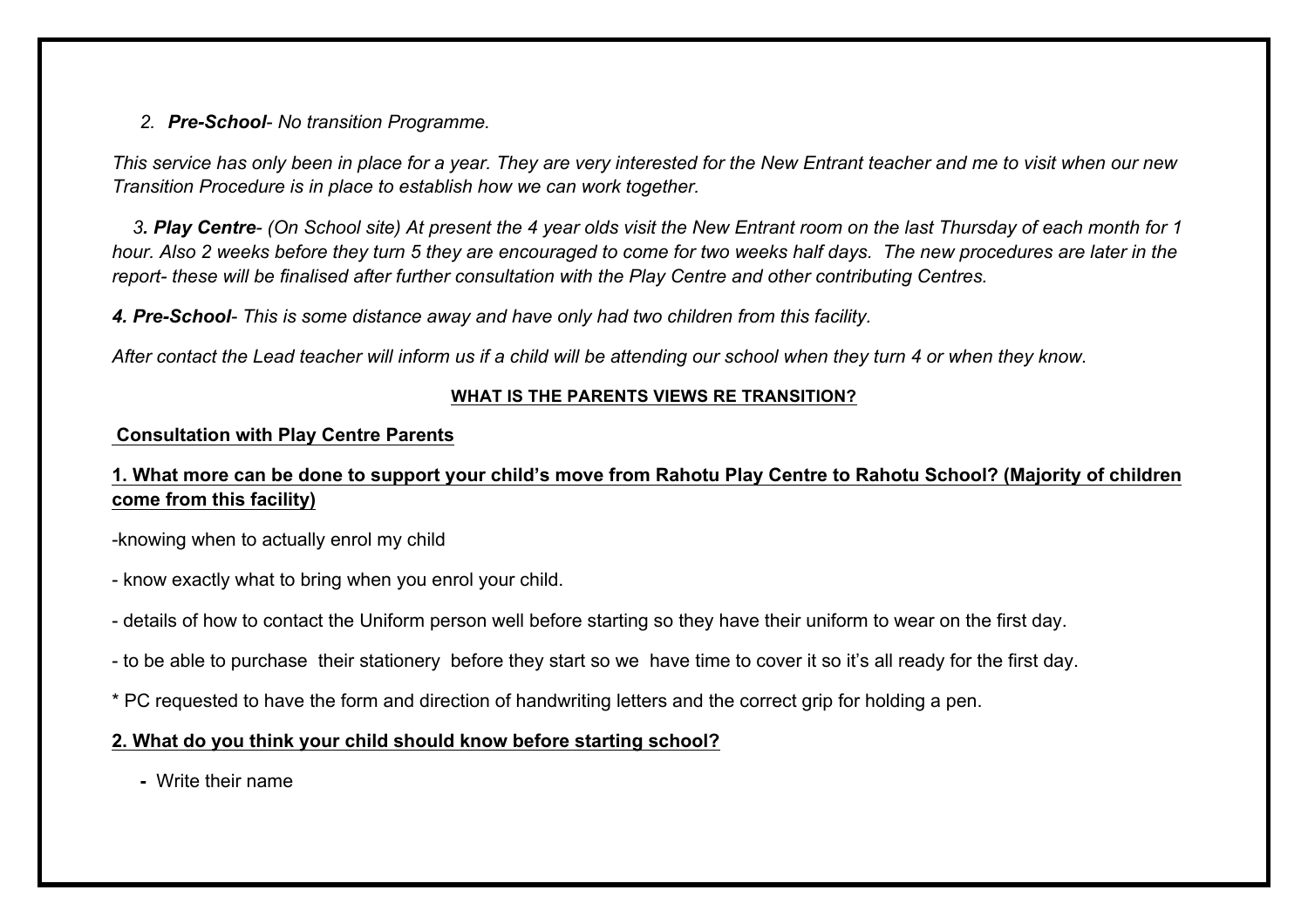- Take shoes on and off by themselves (either tie laces or have Velcro fasteners)
- Knowing how to look after their clothing- where to put it if they get hot.
- Know the routines –being responsible to bring things home- book bag, lunch box, jersey, shoes home each day

#### **3. When do you think transition should start and end?**

-They all wanted transition to stay the same starting Transition visits when the child turns 4 on the last Thursday of each month and then 2 weeks before they turn 5- 2 weeks half days.

#### **4. What assessments do you do at Play Centre that we could use when they come to school?**

- Profile Books-each child has a book that the parent puts together for their child following PC guidelines -discussed how pages with stories could be photocopied and bound into a book for them to take to their classroom when they start school. Parents to take the originals home.
- Speech Link/Language Link- the original trained Parents have now left PC but a parent is in the process of setting up again and training other parents so testing and follow up is done at age 4 again.
- Play Centre would like the basic words (pink cards on rings that are used in the New Entrant Room) available to the 4 year olds at PC.

# **5. How do the Play Centre and School work together already?**

- Transition to school- at present this stops once they turn 5
- Evacuation procedures (Practice once a term when PC is in session)
- Calf and Lamb Day
- Speech Link/Language Link
- Life Trust Visit 1x a year
- Children have a book bag
- Invitation to shows held at school if it coincides with a PC session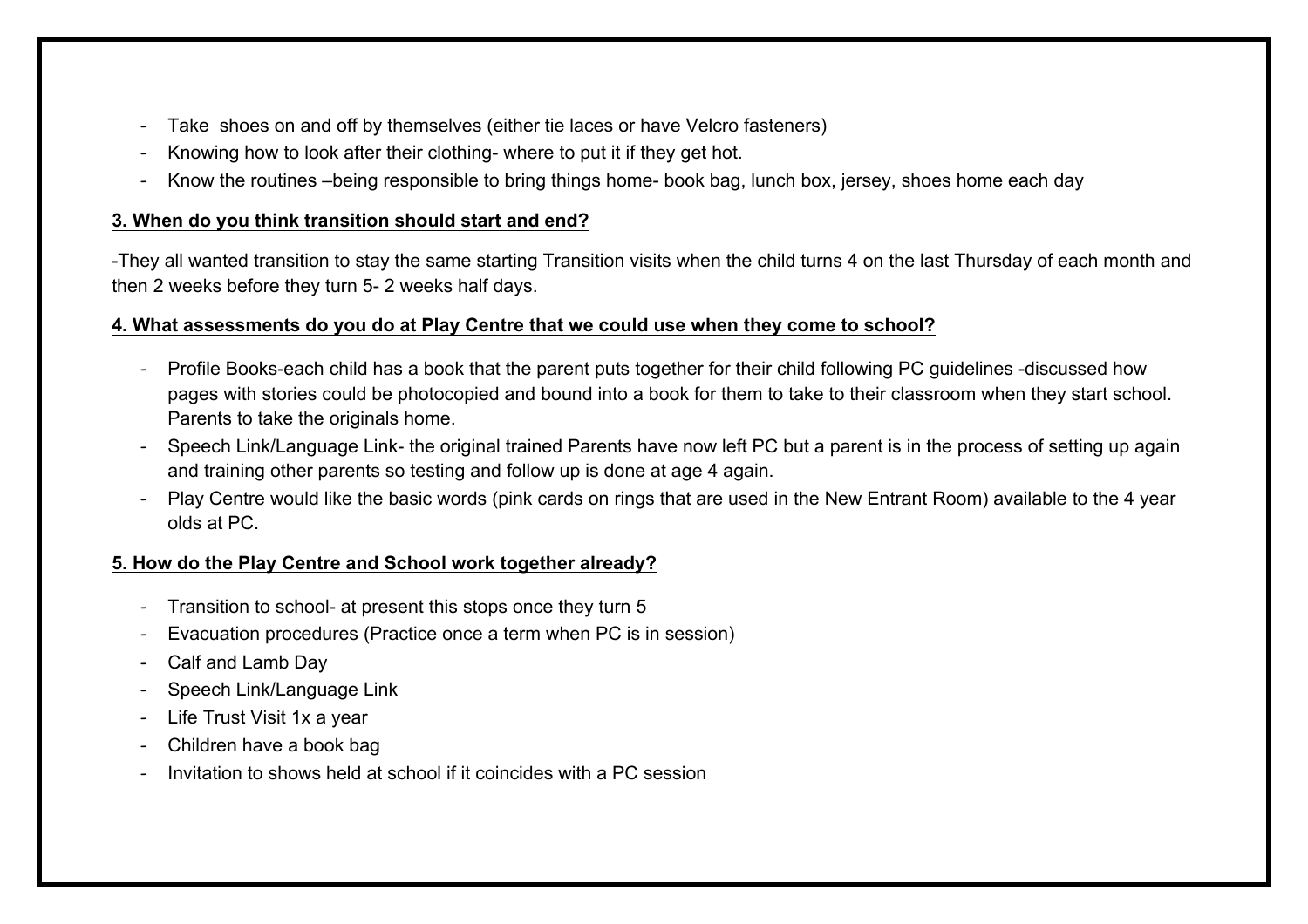# **6. Are there any areas the PC could change or introduce so transition is easier for the children?**

-FLAME respect programme (introduce some aspects at the PC) -Discussed whether the older children should sit down at a set time to eat? -shoes off all time inside (same as school) -visits to the School Library for the PC children -Hat on when outside in term 1 and 4 -encourage families to take books home from the PC library - encourage tidying up when finished an activity -inside/outside voices -no running inside -encourage finishing what they have started -A permanent Play Centre space in the school newsletter each week advertising the opening times and welcoming families to be involved. PC to email a photo and short report on any special event that has taken place.

# **Consultation with the Kindergarten**

# 1. **What more can be done to support the children's transition to Rahotu School?**

-Get to know the Principal and the New Entrant teacher- closer working relationship

-A picture book about Rahotu School for the children to read in the Kindy library- update each 6 months

-The ECE Centre to inform the school when they know a child from their facility will be attending Rahotu School

- All Rahotu School transition resources and procedures to be available to parents at the Kindergarten (Update when there are changes)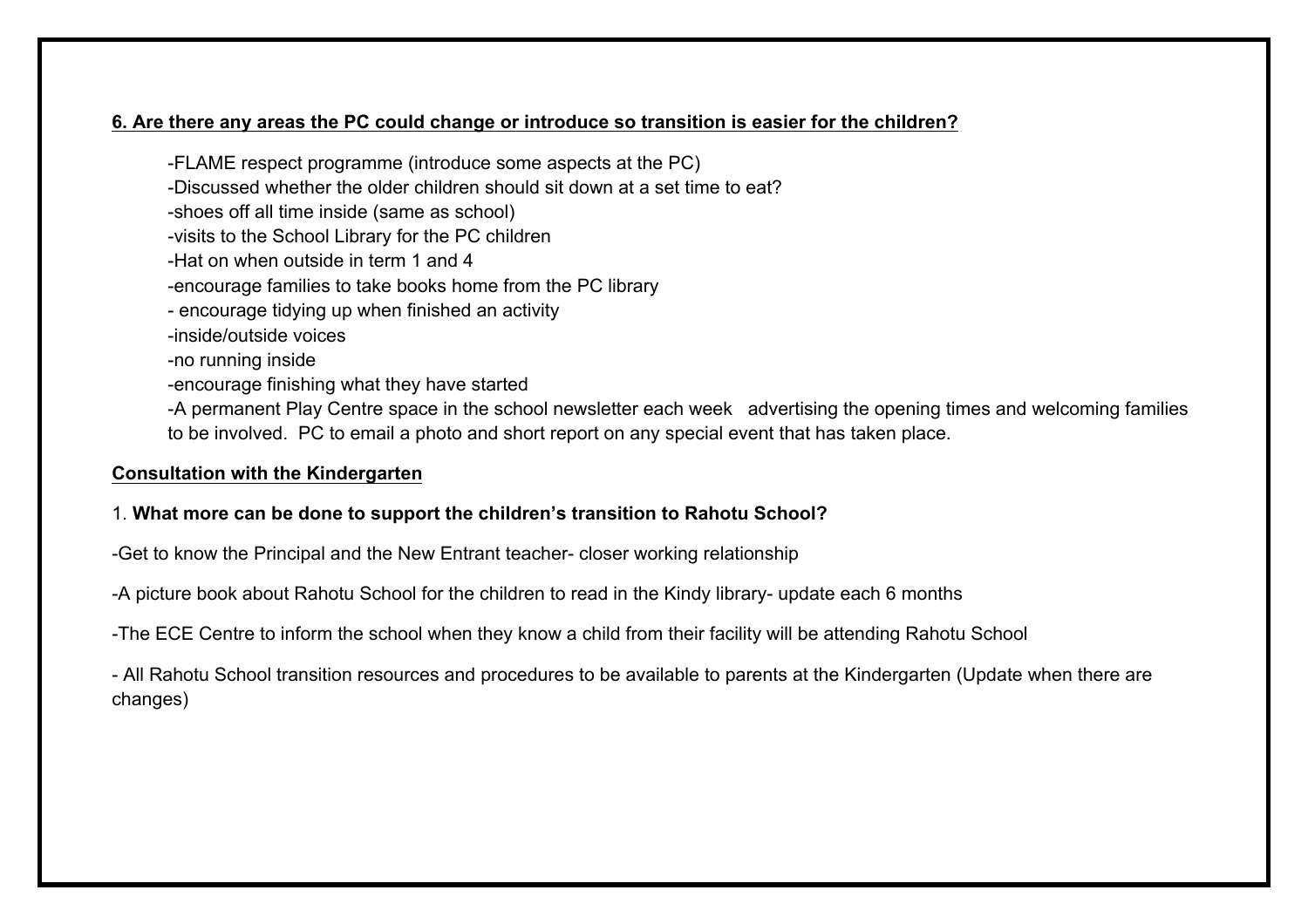# **2. What assessments do you do that we could use when the children come to school?**

-E- portfolios-Educa- Children have access to this daily via an i-pad -ECE Centre will copy the learning stories and present to the child to bring to the school

-Individual goals for the child

-Speech Link/Language Link results are used in their programme

# **3. What are the important things the Kindergarten sees as important for the child to know before they start school?**

-develop a sense of belonging

-Know how to communicate (e.g. if a child is showing anger they have to be able to talk about their feelings, if they use inappropriate language model the correct language)

-to be positive

-rich experiences e.g. a different theme each term -Term 2 –Music Term 3 –Science- (growing potatoes, worm farm, worm box, growing seeds so can see root system, paper mache volcano etc.

-Writing table- model of name, model of letters

-Speech Link/Language Link programme on individual basis if a child needs it (or as Centre goal if needed e.g. Verbs and Pronouns at present (all teachers use the language when conversing with the children)

-Independence- signing in by finding name, putting lunch box on the shelf and putting bag in the cubby hole, washing hands, sitting and eating at a table.

-talking and moving quietly

-Reading- Recognizing name when entering each day and putting it on the Roll Board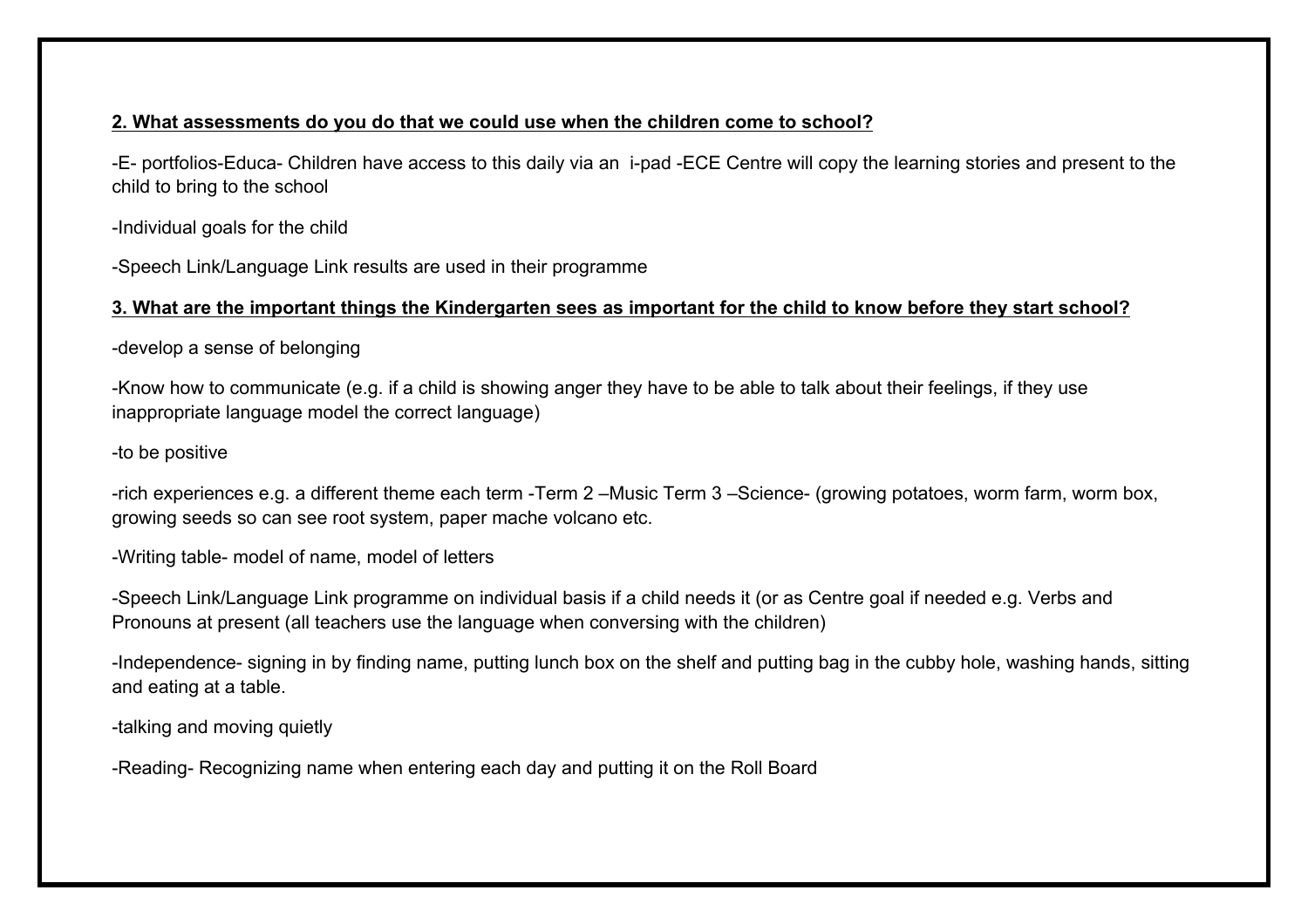# **4. When do you think transition should start and end?**

This depends on each individual school's transition programme. The ECE Centre has visits to the local schools that are within walking distance.

# **5. What can we do you see as workable for transition since we are quite a distance apart?**

- -Transition programme information available at the Kindergarten
- -A copy of the learning stories out of their e-portfolio sent with the child when they start school.
- -A copy of the updated orientation book for the Kindergarten Library each 6 months
- A buddy visit to the ECE Centre before they come to school
- A buddy visit back to ECE Centre after they have been at school one month

# **Consultation with Pre-School (Some distance away-too difficult for visits)**

# **What are your views re transitioning to school?**

Transition starts the day a child enters our Pre-school. The programme includes a print rich environment, story reading, sharing experiences, news, talking together, singing, recognising their name and when ready writing it

The 4 year old programme includes-

Writing a story once a week-drawing a picture and then telling their story. The teacher writes the story for them and the child writes underneath. The more able children have the basic words on cards and they find a word and put in their story.

Learning to write- children have books with the letters formed in dots – the children trace the letters learning the correct starting point- a page a week is done. They learn to form their letters but in a way that is fun.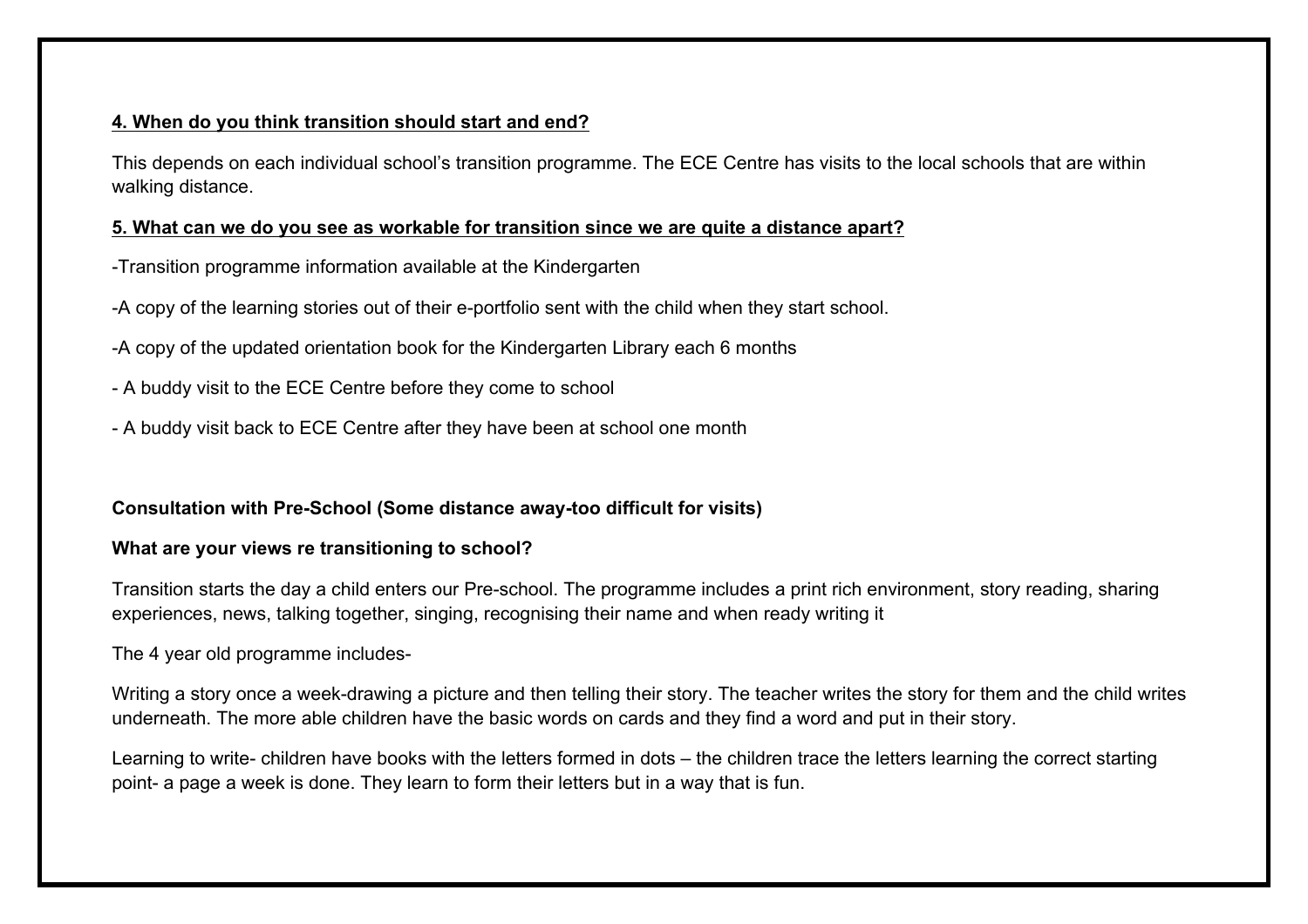Learning sounds-literacy games-rhyme games- resources /games for recognising letters and sounds

The Arts-support fine motor skills-paint brushes, pencils, scissors

They have visits to their local school.

Part of every day programme is developing their emotional resilience

Each child has their individual learning story books.

# Goal 3:

*To identify how current transition programmes can be improved to enhance the learning of new entrant students starting at our school-transition over time, connects well ,is positive and has a clear sense of continuity and direction- each decision fits the individual child and family.*

# **1. Pamphlet- "I am 4- I am starting to get ready to go to school.**

One page pamphlet informing parents of the Transition to Rahotu School Programme. (See attached)

Outlining the …

- Visits to the New Entrant Room on the last Thursday of each month from 10.15-11.25am (During a PC session)
- Once every 6 months there will be an orientation visit covering the classroom, playground, toilets, office, lost property, cloak bay-how to hang bags, field, pool, bus lines, staff room, sick bay, sandpit etc. - (include a break time-what happens when the bell goes, bring a snack-where rubbish goes-where you play, what you can play, what you do if you get hurt etc.) Photos are taken during this visit to be made into a book for children to look at, at PC and a copy to other interested ECC
- Encouraging Parents to add their child's details on the "Waiting List "if they are going to attend our school and inform them they will receive an information pack 2 months before their child starts school.
- Included are a few ideas of how they can get their child ready for school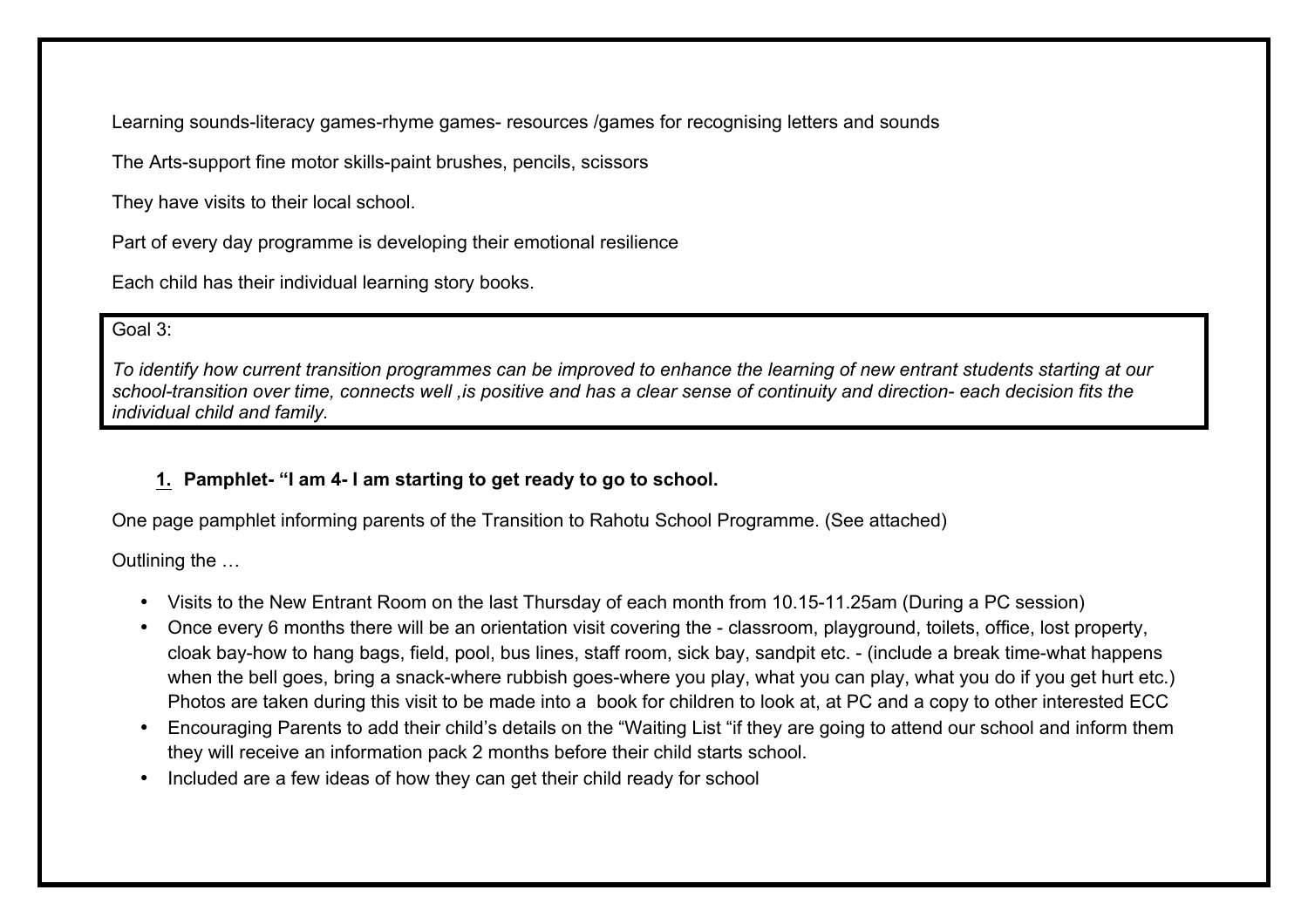# **2. Information Pack- 2 months before starting Date**

- 2 Months before they start school parents of the children on the waiting list are sent an information pack, which includes- "Getting Ready to enrol your child at School "pamphlet, School Information Book, uniform order form, Conduct on bus form, stationery form, internet safety form, health information pamphlets, Literacy and Numeracy pamphlets and enrolment form for parents to fill in and a current school newsletter.
- The "Getting ready to enrol your child" pamphlet(See attached ) will include things they need to get ready to bring to their enrolment meeting with the Principal in a months' time- filled in forms from information pack, B4 School certificate, completed immunisation forms, birth certificate or passport- questions sheet- enrolment form.
- Included will be a time for the enrolment meeting

# **3. Enrolment meeting- one month before starting school**

- All forms will be checked and any queries will be answered
- The transition to school programme of 2 weeks half days will be explained and what is expected from the families.
- Talk about the importance of bringing along their Profile book from ECC if they have attended- This will be copied and made into a book if not already done by the ECC.

# **OTHER PROCEDURES THAT WILL BE TRIALLED**

# **1. Transition to School Notice Board**

Photos-School Entrance-Principal-child in uniform-Classroom-class teacher-Photos of children starting school soon and buddy underneath. Room also for their name tag when they attend transition (one in the foyer of PC and Room 1 foyer)

# **2. Buddy System Tuakana/Teina- Year 7 students (So they are their buddy for over one year) For children attending Rahotu School**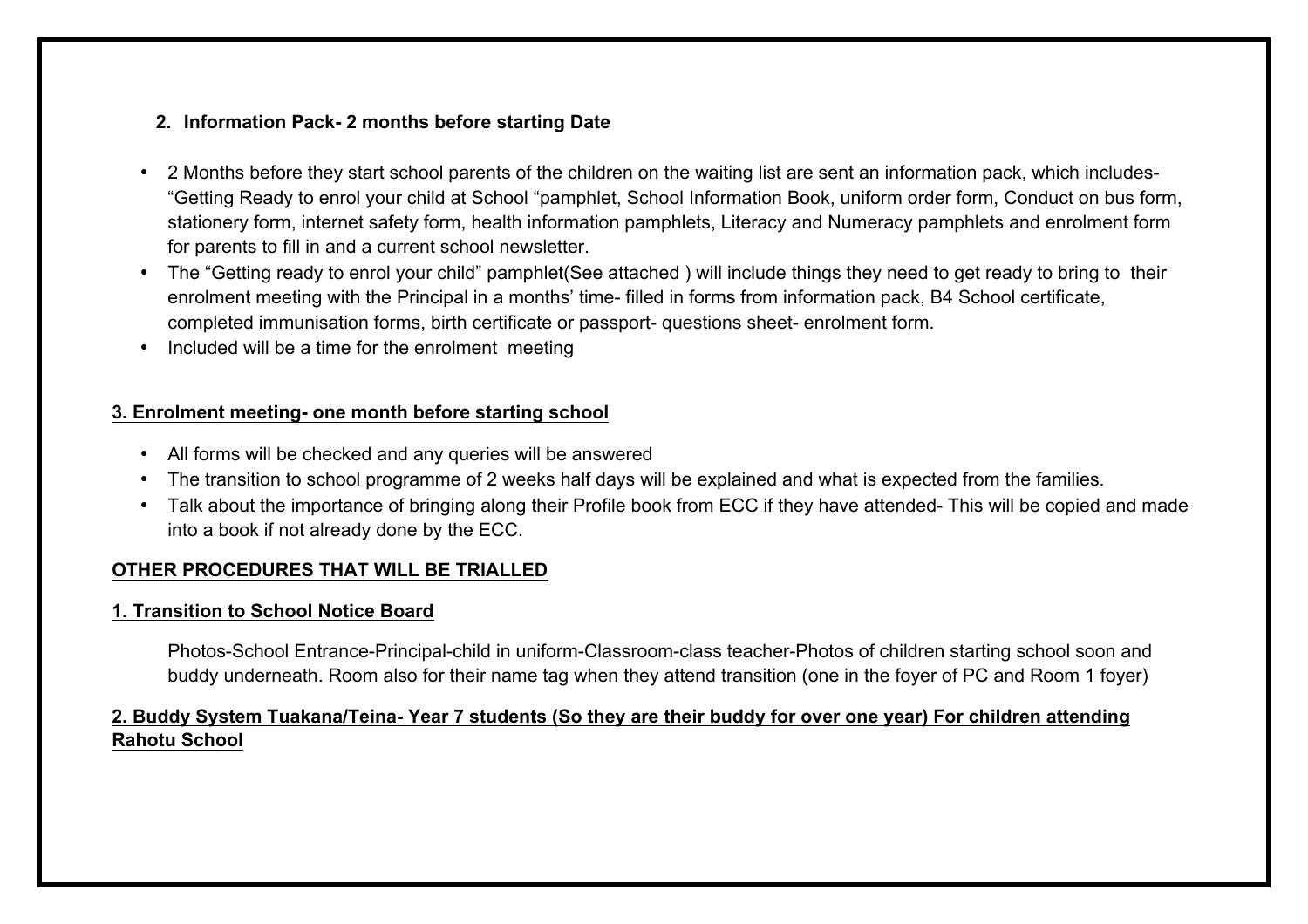- There is a benefit for both age groups-their wellbeing, sense of belonging, exploration, communication and contributing- a responsibility within the community.

- Year 7 buddies visit the PC when no children around-orientation

-2 months before starting school visit PC once a week for half an hour- get to know their 4 year old buddy –help with activities. Four year olds from other ECC times will be arranged.

- first week at school-check they are ok in the playground –take photos for their Profile book.

- if possible the buddy to be on the same bus as well

They also become their "reading buddy" 10 minutes after the first break Monday to Thursday.

After a month at school the buddy takes them back to Play Centre to share their new profile book with the PC.

# **Goal 4:**

*To investigate programmes that will enhance learning in their first year at school –taking into consideration; pre-school experiences, learning and assessment at EC Centres, culture and gender.*

After reading and visiting ECC, I was then concerned as at present our transition programme stopped once they turned 5 and the school system took over with little reference to the child's early experiences, their portfolio (if they had attended an ECC) and no planned following up to check if the child had transitioned smoothly and everything was in place so success was inevitable.

The areas I investigated were…

- How can we link the Te Whariki Strands with the Key Competences in the Primary school curriculum?
- What are children who have attended ECC likely to know before starting school?
- Are we meeting the needs of the individual by personalising their learning?
- Are we taking into account the differences between how boys and girls learn?
- What other factors should we be aware of in regards to children learning?
- Did the children, who are having difficulty learning or find it hard to relate to others, have a smooth transition to school?
- How can we use the information in the child's profile book to make them feel they belong and other children get to know them well?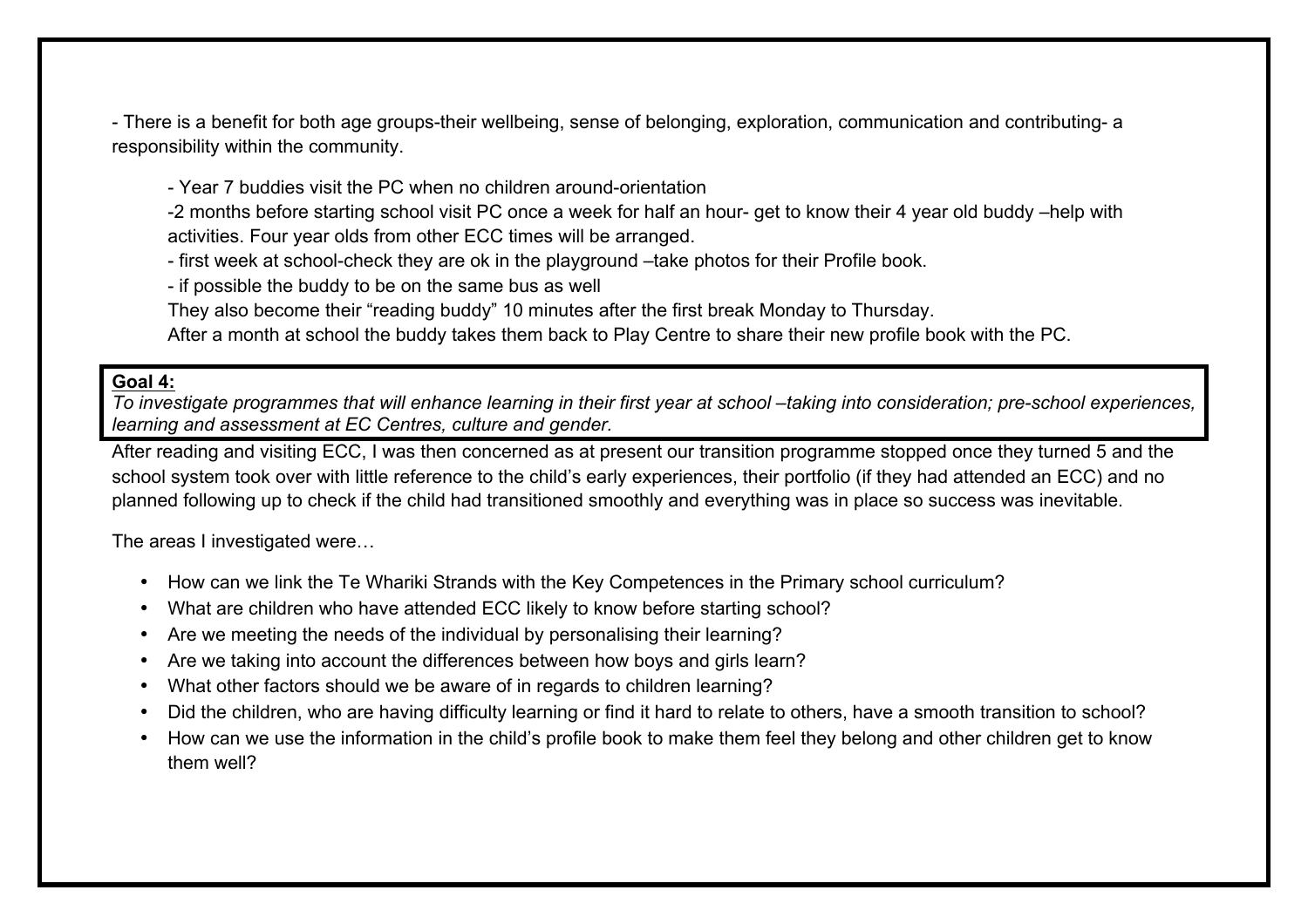**1. How can we link the Te Whariki Strands with the Key Competences in the Primary school curriculum?**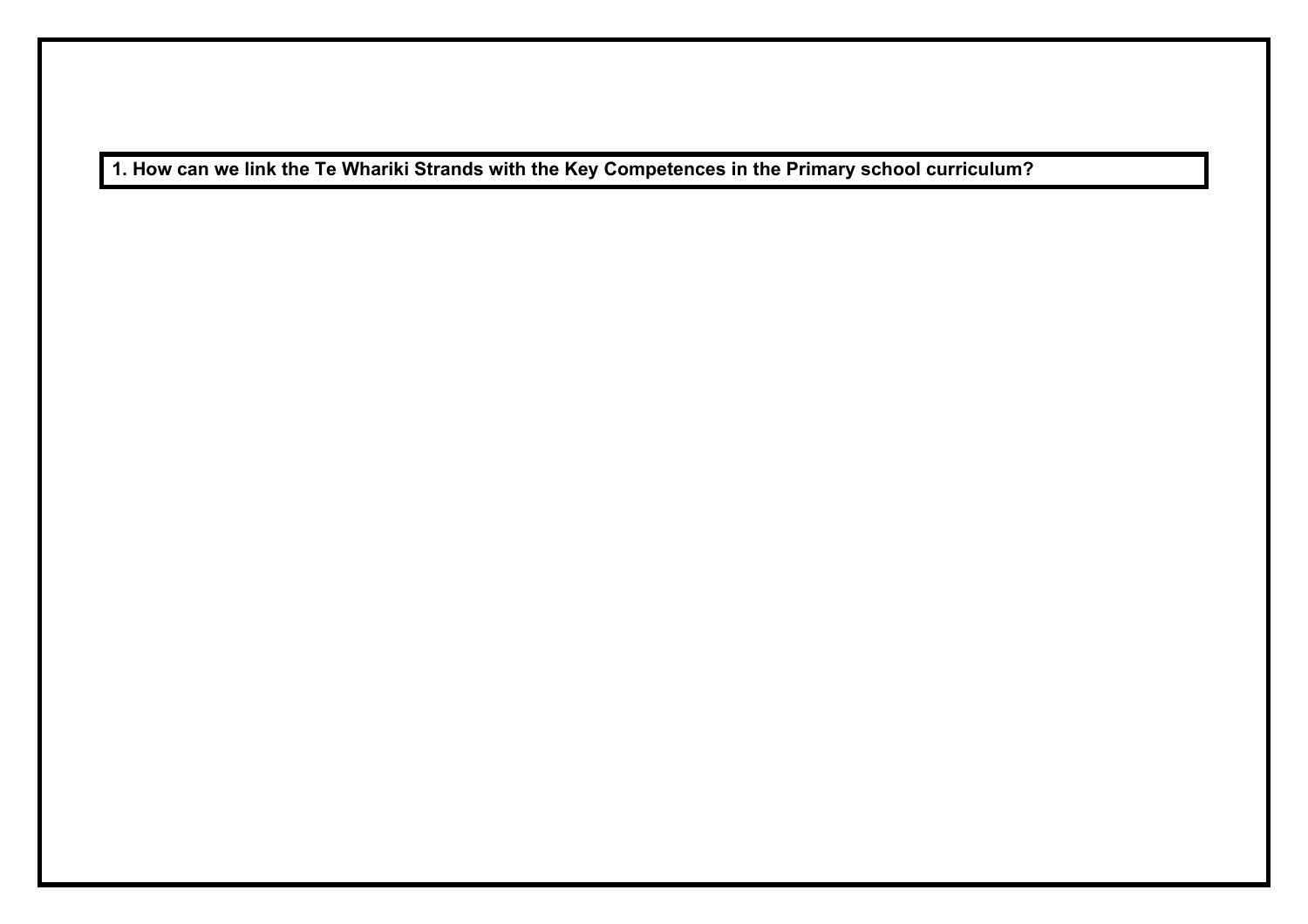| <b>WHAT SHOULD CHILDREN BE LEARNING?</b><br><b>HOW CAN WE MANAGE THE FLOW THROUGH OF LEARNING?</b><br><b>Early Childhood</b><br><b>Primary Year 1-3</b><br>Year 4-8<br><b>KEY COMPETENCES</b><br><b>STRANDS</b><br><b>Emergent Understandings</b><br><b>Developing Understandings</b><br><b>THINKING-</b><br>Students who are competent thinkers and<br>Students who are competent thinkers and<br>Strand 5:<br>Children learn through play by<br>problem solvers know<br><b>EXPLORATION</b><br><b>Intellectual</b><br>problem solvers know<br>Doing<br>$\bullet$<br>Mana Aotōroa<br><b>Curiosity</b><br>there are different ways people<br>There are different ways of<br><b>Asking questions</b><br>understand and think about our<br>interpreting things<br>Interacting with others<br>To explore, learn<br>Thinking is about<br>world<br>Texts can be accepted or rejected<br>$\bullet$<br>Setting up theories or ideas<br>from and make<br>using creative,<br>searching for knowledge and<br>by the user<br>about how things work and<br>$\bullet$<br>sense of their world.<br>critical and<br>answers to questions is important<br>To take their time self-reflecting<br>trying them<br>Importance of<br>metacognitive<br>there are a range of thinking<br><b>Purposeful use of resources</b><br>respect for the<br>processes to make<br>processes and strategies that help<br>look for patterns to help<br>Make links with their<br>$\bullet$<br>environment.<br>sense of<br>us solve problems<br>understanding of concrete and<br>previous experiences<br>information,<br>to ask really good questions so<br>abstract ideas or concepts<br>Actively learning with others<br>$\bullet$<br>experiences and<br>understanding improves<br>Creative thinking can be about<br>and independently<br>ideas<br>how to answer other peoples<br>challenging and redefining<br>teachers valuing play and<br>conventional thought and<br>questions<br>spontaneous play is<br>expression of ideas and concepts<br>how to help each other learn.<br>recognized<br>Thinking about our learning helps<br>gaining confidence in and<br>the ideas and thoughts of others<br>us learn better<br>control of their bodies<br>before responding are important<br>Sometimes you come up with better<br>learning strategies for active<br>skills.<br>ideas if you take time to think<br>exploration, thinking and<br>To draw on personal knowledge<br>reasoning<br>justifying our thoughts and<br>and intuitions<br>developing working theories<br>approaches encourages<br>How to ask questions<br>for making sense of the<br>understanding<br>How to make decisions<br>natural, social, physical and<br>material worlds<br>How to construct knowledge<br><b>Early Childhood</b><br><b>Primary Year 1-3</b><br>Year 4-8<br><b>Emergent Understandings</b><br><b>Developing Understandings</b><br><b>USING LANGUAGE,</b><br>Students experience an environment where<br>Strand 4:<br>Children experience an environment<br><b>SYMBOLS AND</b><br><b>COMMUNICATION</b><br>where they<br>they<br>they<br><b>Mana Reo</b><br><b>TEXT</b><br>develop non-verbal<br>can interpret words, number,<br>understand ideas, concepts and<br>$\bullet$<br>$\bullet$<br>The languages and<br>Working with and<br>emotions can be represented in<br>communication<br>images, movement, metaphor and<br>symbols of their<br>making meaning of<br>technologies in a range of contexts<br>different ways<br>develop verbal<br>own and other<br>the codes in which<br>recognise the choices of LS or T<br>communication |  | <b>Te Whariki</b> | <b>New Zealand Curriculum</b> |  |                                                                                                                   |  |  |  |
|--------------------------------------------------------------------------------------------------------------------------------------------------------------------------------------------------------------------------------------------------------------------------------------------------------------------------------------------------------------------------------------------------------------------------------------------------------------------------------------------------------------------------------------------------------------------------------------------------------------------------------------------------------------------------------------------------------------------------------------------------------------------------------------------------------------------------------------------------------------------------------------------------------------------------------------------------------------------------------------------------------------------------------------------------------------------------------------------------------------------------------------------------------------------------------------------------------------------------------------------------------------------------------------------------------------------------------------------------------------------------------------------------------------------------------------------------------------------------------------------------------------------------------------------------------------------------------------------------------------------------------------------------------------------------------------------------------------------------------------------------------------------------------------------------------------------------------------------------------------------------------------------------------------------------------------------------------------------------------------------------------------------------------------------------------------------------------------------------------------------------------------------------------------------------------------------------------------------------------------------------------------------------------------------------------------------------------------------------------------------------------------------------------------------------------------------------------------------------------------------------------------------------------------------------------------------------------------------------------------------------------------------------------------------------------------------------------------------------------------------------------------------------------------------------------------------------------------------------------------------------------------------------------------------------------------------------------------------------------------------------------------------------------------------------------------------------------------------------------------------------------------------------------------------------------------------------------------------------------------------------------------------------------------------------------------------------------------------------------------------------------------------------------------------------------------------------------------------------------------------------------------------------------------------------------------------------------------|--|-------------------|-------------------------------|--|-------------------------------------------------------------------------------------------------------------------|--|--|--|
|                                                                                                                                                                                                                                                                                                                                                                                                                                                                                                                                                                                                                                                                                                                                                                                                                                                                                                                                                                                                                                                                                                                                                                                                                                                                                                                                                                                                                                                                                                                                                                                                                                                                                                                                                                                                                                                                                                                                                                                                                                                                                                                                                                                                                                                                                                                                                                                                                                                                                                                                                                                                                                                                                                                                                                                                                                                                                                                                                                                                                                                                                                                                                                                                                                                                                                                                                                                                                                                                                                                                                                                      |  |                   |                               |  |                                                                                                                   |  |  |  |
|                                                                                                                                                                                                                                                                                                                                                                                                                                                                                                                                                                                                                                                                                                                                                                                                                                                                                                                                                                                                                                                                                                                                                                                                                                                                                                                                                                                                                                                                                                                                                                                                                                                                                                                                                                                                                                                                                                                                                                                                                                                                                                                                                                                                                                                                                                                                                                                                                                                                                                                                                                                                                                                                                                                                                                                                                                                                                                                                                                                                                                                                                                                                                                                                                                                                                                                                                                                                                                                                                                                                                                                      |  |                   |                               |  |                                                                                                                   |  |  |  |
|                                                                                                                                                                                                                                                                                                                                                                                                                                                                                                                                                                                                                                                                                                                                                                                                                                                                                                                                                                                                                                                                                                                                                                                                                                                                                                                                                                                                                                                                                                                                                                                                                                                                                                                                                                                                                                                                                                                                                                                                                                                                                                                                                                                                                                                                                                                                                                                                                                                                                                                                                                                                                                                                                                                                                                                                                                                                                                                                                                                                                                                                                                                                                                                                                                                                                                                                                                                                                                                                                                                                                                                      |  |                   |                               |  |                                                                                                                   |  |  |  |
|                                                                                                                                                                                                                                                                                                                                                                                                                                                                                                                                                                                                                                                                                                                                                                                                                                                                                                                                                                                                                                                                                                                                                                                                                                                                                                                                                                                                                                                                                                                                                                                                                                                                                                                                                                                                                                                                                                                                                                                                                                                                                                                                                                                                                                                                                                                                                                                                                                                                                                                                                                                                                                                                                                                                                                                                                                                                                                                                                                                                                                                                                                                                                                                                                                                                                                                                                                                                                                                                                                                                                                                      |  |                   |                               |  |                                                                                                                   |  |  |  |
|                                                                                                                                                                                                                                                                                                                                                                                                                                                                                                                                                                                                                                                                                                                                                                                                                                                                                                                                                                                                                                                                                                                                                                                                                                                                                                                                                                                                                                                                                                                                                                                                                                                                                                                                                                                                                                                                                                                                                                                                                                                                                                                                                                                                                                                                                                                                                                                                                                                                                                                                                                                                                                                                                                                                                                                                                                                                                                                                                                                                                                                                                                                                                                                                                                                                                                                                                                                                                                                                                                                                                                                      |  |                   |                               |  |                                                                                                                   |  |  |  |
|                                                                                                                                                                                                                                                                                                                                                                                                                                                                                                                                                                                                                                                                                                                                                                                                                                                                                                                                                                                                                                                                                                                                                                                                                                                                                                                                                                                                                                                                                                                                                                                                                                                                                                                                                                                                                                                                                                                                                                                                                                                                                                                                                                                                                                                                                                                                                                                                                                                                                                                                                                                                                                                                                                                                                                                                                                                                                                                                                                                                                                                                                                                                                                                                                                                                                                                                                                                                                                                                                                                                                                                      |  |                   |                               |  | How to sort, classify, compare and<br>Reading, listening and reflecting on<br>Questioning the ideas of others and |  |  |  |
|                                                                                                                                                                                                                                                                                                                                                                                                                                                                                                                                                                                                                                                                                                                                                                                                                                                                                                                                                                                                                                                                                                                                                                                                                                                                                                                                                                                                                                                                                                                                                                                                                                                                                                                                                                                                                                                                                                                                                                                                                                                                                                                                                                                                                                                                                                                                                                                                                                                                                                                                                                                                                                                                                                                                                                                                                                                                                                                                                                                                                                                                                                                                                                                                                                                                                                                                                                                                                                                                                                                                                                                      |  |                   |                               |  |                                                                                                                   |  |  |  |
|                                                                                                                                                                                                                                                                                                                                                                                                                                                                                                                                                                                                                                                                                                                                                                                                                                                                                                                                                                                                                                                                                                                                                                                                                                                                                                                                                                                                                                                                                                                                                                                                                                                                                                                                                                                                                                                                                                                                                                                                                                                                                                                                                                                                                                                                                                                                                                                                                                                                                                                                                                                                                                                                                                                                                                                                                                                                                                                                                                                                                                                                                                                                                                                                                                                                                                                                                                                                                                                                                                                                                                                      |  |                   |                               |  |                                                                                                                   |  |  |  |
|                                                                                                                                                                                                                                                                                                                                                                                                                                                                                                                                                                                                                                                                                                                                                                                                                                                                                                                                                                                                                                                                                                                                                                                                                                                                                                                                                                                                                                                                                                                                                                                                                                                                                                                                                                                                                                                                                                                                                                                                                                                                                                                                                                                                                                                                                                                                                                                                                                                                                                                                                                                                                                                                                                                                                                                                                                                                                                                                                                                                                                                                                                                                                                                                                                                                                                                                                                                                                                                                                                                                                                                      |  |                   |                               |  | Students experience an environment where<br>have more opportunities to engage,                                    |  |  |  |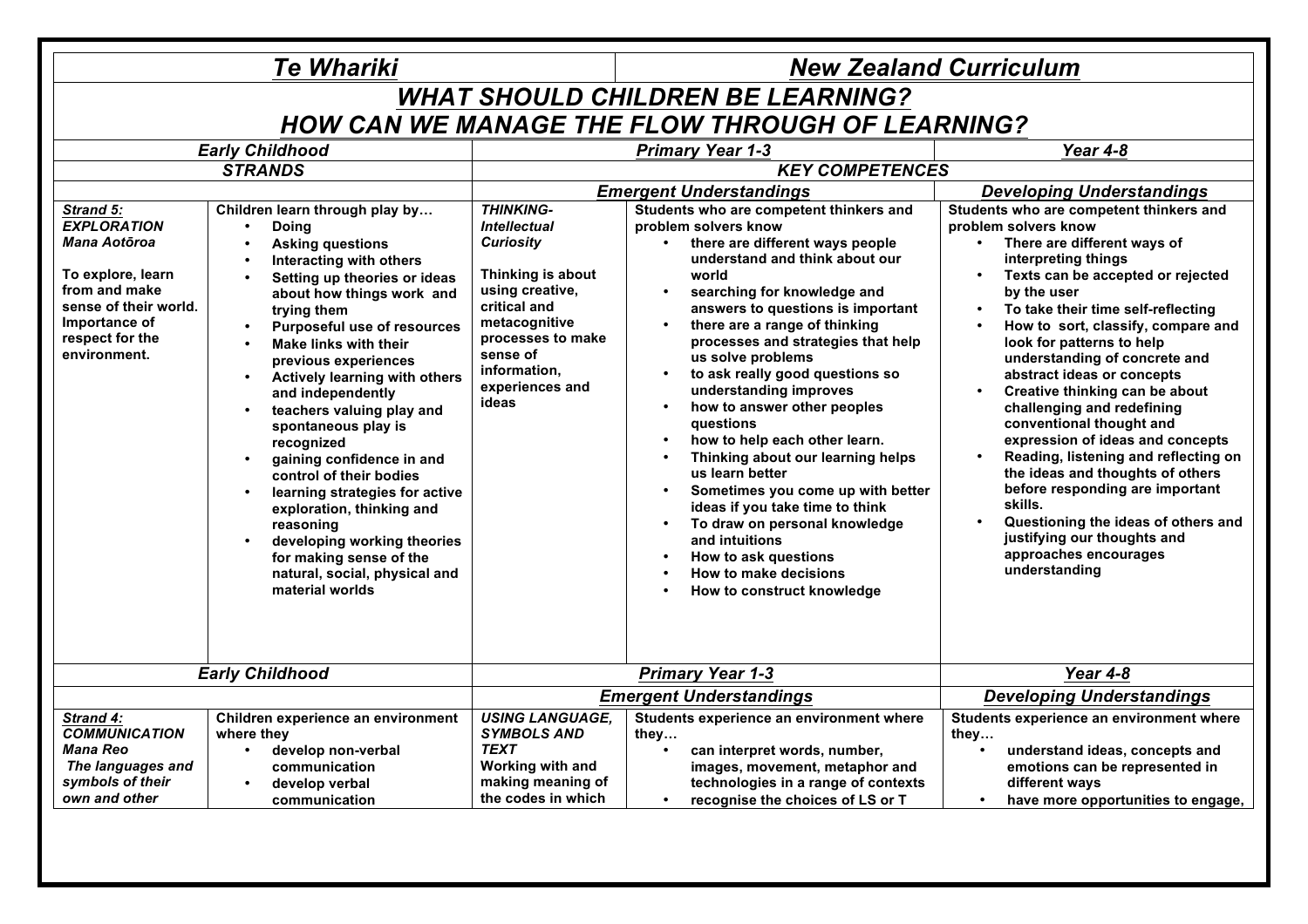| cultures are<br>promoted and<br>protected.<br>Developing the<br>language of words,<br>sentences, stories,<br>art, images, music,<br>dance, drama,<br>mathematics,<br>movement, rhythm | experience the stories and<br>symbols of own and other<br>cultures<br>discover and develop<br>different ways to be creative<br>and expressive                                                                                                                                                                                                                                                                                                                                            | knowledge is<br>expressed                                                                                                                                         | affect people's understanding and<br>the ways they respond to<br>communications.<br>confidently use ICT to access and<br>provide information and<br>communicate with others.                                                                                                                                                                                                                                                                                                                                                                                                                                                           | experiment and practice important<br>to critically evaluate texts, data and<br>graphs and build on their learning<br>know purpose and audience are<br>$\bullet$<br>important considerations when<br>deciding how to create the text.<br>Know different words, phrases and<br>$\bullet$<br>associated body language can<br>carry different meanings                  |
|---------------------------------------------------------------------------------------------------------------------------------------------------------------------------------------|------------------------------------------------------------------------------------------------------------------------------------------------------------------------------------------------------------------------------------------------------------------------------------------------------------------------------------------------------------------------------------------------------------------------------------------------------------------------------------------|-------------------------------------------------------------------------------------------------------------------------------------------------------------------|----------------------------------------------------------------------------------------------------------------------------------------------------------------------------------------------------------------------------------------------------------------------------------------------------------------------------------------------------------------------------------------------------------------------------------------------------------------------------------------------------------------------------------------------------------------------------------------------------------------------------------------|---------------------------------------------------------------------------------------------------------------------------------------------------------------------------------------------------------------------------------------------------------------------------------------------------------------------------------------------------------------------|
| Strand 1:<br><b>WELL BEING</b><br><b>Manu Atua</b><br>The health and Well-<br>being of the child<br>are protected and<br>nurtured                                                     | Children experience an environment<br>where<br>the ability to look after<br>$\bullet$<br>themselves is developed<br>their emotional wellbeing is<br>nurtured<br>they are kept safe from harm<br>they learn to make choices<br>they learn to maintain<br>concentration<br>learn to be involved<br>they are supported in<br>expressing, articulating and<br>resolving a range of<br>emotions<br>they develop self-care<br><b>skills</b><br>they protect themselves and<br>others from harm | <b>MANAGING SELF</b><br>-self motivation-a<br>"can-do" attitude<br><b>And students</b><br>seeing themselves<br>as capable learners-<br><b>EMPOWERMENT</b>         | Students experience an environment where<br>they …<br>take responsibility for being a<br>learner and be ready and willing to<br>learn<br>know it's important to "have a go"<br>$\bullet$<br>even if it is a little hard so we learn<br>to do things by ourselves<br>know when to ask for help and when<br>to keep trying<br>know people learn in different ways<br>and we can help them if we know<br>they want help<br>know completing tasks and<br>activities at certain times is helpful<br>to ourselves and others<br>establish personal goals<br>Know when to lead and when to<br>follow and when and how to act<br>independently | Students experience an environment where<br>they $\dots$<br>Have a personal responsibility for<br>their learning and those of others<br>Need to be organized<br>Are prepared<br>$\bullet$<br><b>Manage time effectively</b><br>$\bullet$<br>Learn to persevere so they learn to<br>understand<br>Interact with a wide range of LST to<br>gain personal satisfaction |
| Strand 3:<br><b>CONTRIBUTION</b><br><b>Mana Tangata</b><br><b>Opportunities for</b><br>learning are<br>equitable and each<br>child's contribution<br>is valued                        | Children experience an environment<br>where-<br>there are equitable<br>$\bullet$<br>opportunities for learning,<br>irrespective of gender,<br>ability, age, ethnicity or<br>background.<br>all are affirmed as<br>$\bullet$<br>individuals<br>they are encouraged to learn                                                                                                                                                                                                               | <b>RELATING TO</b><br><b>OTHERS</b><br><b>Interacting</b><br>effectively with a<br>diverse range of<br>people in a variety<br>of contexts<br><b>RELATIONSHIPS</b> | Students experience an environment where<br>they …<br>listen actively<br>Recognize different points of view,<br>negotiate and share ideas<br>Are open to new learning<br>Take on different roles in different<br>situations<br>Aware of how their words and<br>$\bullet$<br>actions affect others                                                                                                                                                                                                                                                                                                                                      | Students experience an environment where<br>they<br>Know talking with others can help<br>our understanding<br>Know when we read about or<br>interact with other people's ideas<br>or experiences they may be<br>different from our own.<br>Reflecting on similarities and<br>differences are important routes to                                                    |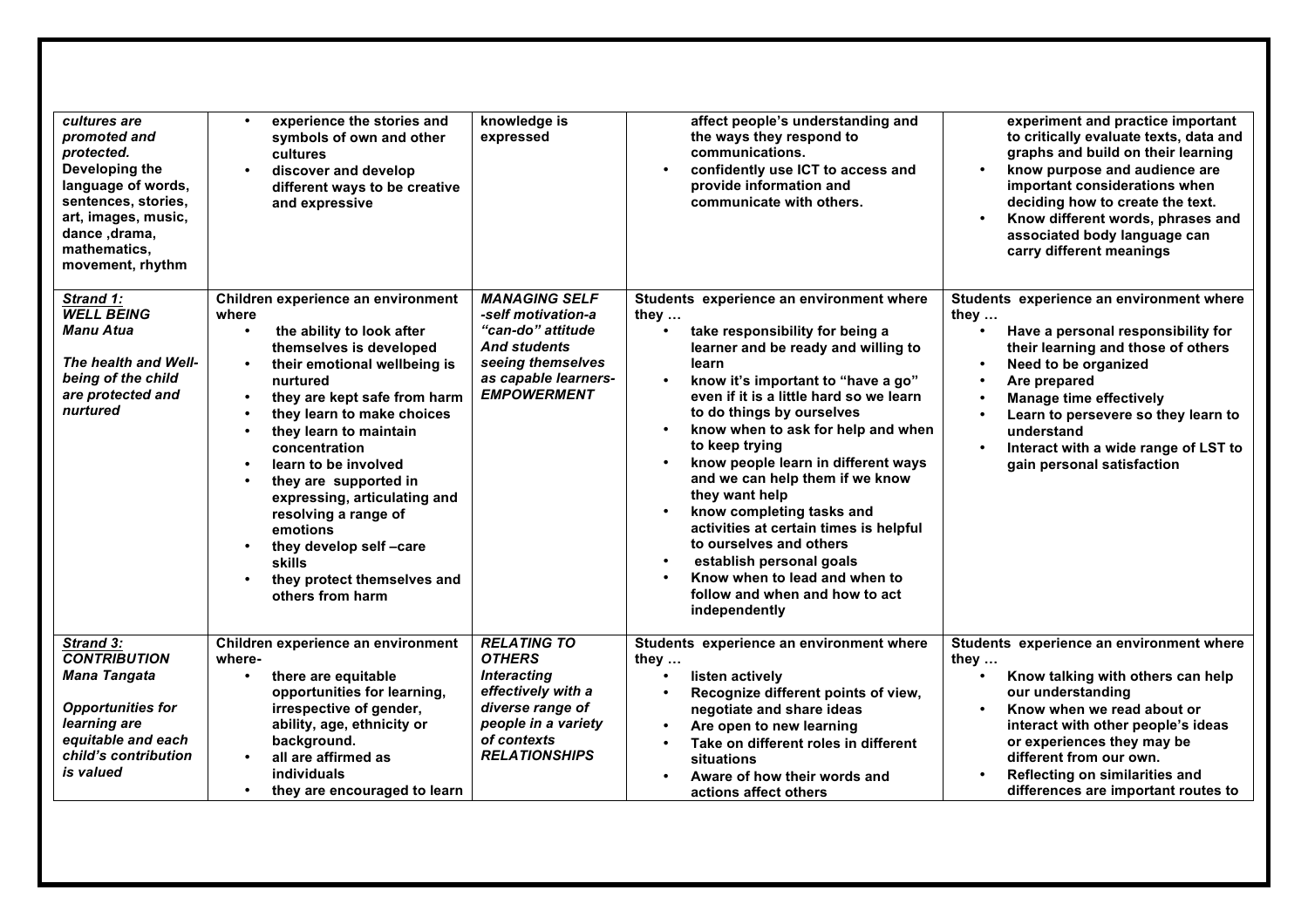|                                                                                                                           | with and alongside others<br>the programmes should<br>$\bullet$<br>recognise, acknowledge and<br>build on each child's special<br>strengths and allow each to<br>contribute<br>they develop satisfying<br>relationships with adults<br>and peers<br>they learn to take another's<br>$\bullet$<br>point of view<br>to empathise with others<br>to ask for help<br>to see themselves as a help<br>$\bullet$<br>for others<br>to discuss or explain their<br>$\bullet$<br>ideas to adults or to other<br>children. |                                                                                                                                                                                                        | Know when it is appropriate to<br>compete and when it's appropriate<br>to co operate<br>Know by working together they<br>come up with new approaches<br>, ideas and ways of thinking<br>Learn other people's ideas can be<br>different from our own<br>Can help each other understand and<br>learn from our similarities and<br>differences<br>Learn talking, or writing about our<br>own ideas, feelings and experiences<br>can help other people understand<br>us<br>Learn from other people and they<br>can learn from us                                                                                                                                                           | understanding the strengths of<br>others<br>Are aware that different words,<br>texts and symbols can carry<br>different meanings for people.<br>Know personal expression is an<br>important aspect of human life<br>Know empathy is an important<br>attribute                                                                                                                                                                                                                                     |
|---------------------------------------------------------------------------------------------------------------------------|-----------------------------------------------------------------------------------------------------------------------------------------------------------------------------------------------------------------------------------------------------------------------------------------------------------------------------------------------------------------------------------------------------------------------------------------------------------------------------------------------------------------|--------------------------------------------------------------------------------------------------------------------------------------------------------------------------------------------------------|----------------------------------------------------------------------------------------------------------------------------------------------------------------------------------------------------------------------------------------------------------------------------------------------------------------------------------------------------------------------------------------------------------------------------------------------------------------------------------------------------------------------------------------------------------------------------------------------------------------------------------------------------------------------------------------|---------------------------------------------------------------------------------------------------------------------------------------------------------------------------------------------------------------------------------------------------------------------------------------------------------------------------------------------------------------------------------------------------------------------------------------------------------------------------------------------------|
| Strand 2:<br><b>BELONGING</b><br><b>Mana Whenua</b><br><b>Children and their</b><br>families feel a sense<br>of belonging | <b>Children and their families</b><br>experience an environment where<br>$\bullet$<br>connecting links with the<br>family and the wider world is<br>affirmed and extended<br>they know they have a place<br>they feel comfortable with<br>$\bullet$<br>the routines, customs and<br>regular events.<br>they know the limits and<br>$\bullet$<br>boundaries of acceptable<br>behaviour.                                                                                                                          | <b>PARTICIPATING</b><br>AND<br><b>CONTRIBUTING</b><br>-being actively<br>involved in<br>communities <i>i.e.</i><br>family, whanau, and<br>school and those<br>based on a common<br>interest or culture | Students experience an environment where<br>they …<br>know they can belong to different<br>$\bullet$<br>groups-small and large<br>help others learn by listening,<br>allowing them time to think and<br>encouraging them to share their<br>ideas and thoughts and through<br>sharing their own<br>have responsibilities to the groups<br>to which they belong<br>work together on an activity where<br>each contributes their thinking or<br>task<br>learn how to negotiate to do or talk<br>about something different<br>Have a sense of belonging<br>Have confidence to participate<br>within new contexts<br>Know the importance of balancing<br>rights, roles and responsibilities | Students experience an environment where<br>they $\ldots$<br>Learn to work as groups and<br>$\bullet$<br>individually<br>Benefit from the learning and<br>knowledge of many by working<br>collaboratively<br>Have responsibilities to their group<br>$\bullet$<br>Learn to consider the effects of<br>their actions on others<br>Can help others learn by listening,<br>allowing them time to think and<br>encouraging them to share their<br>ideas and thoughts and through<br>sharing their own |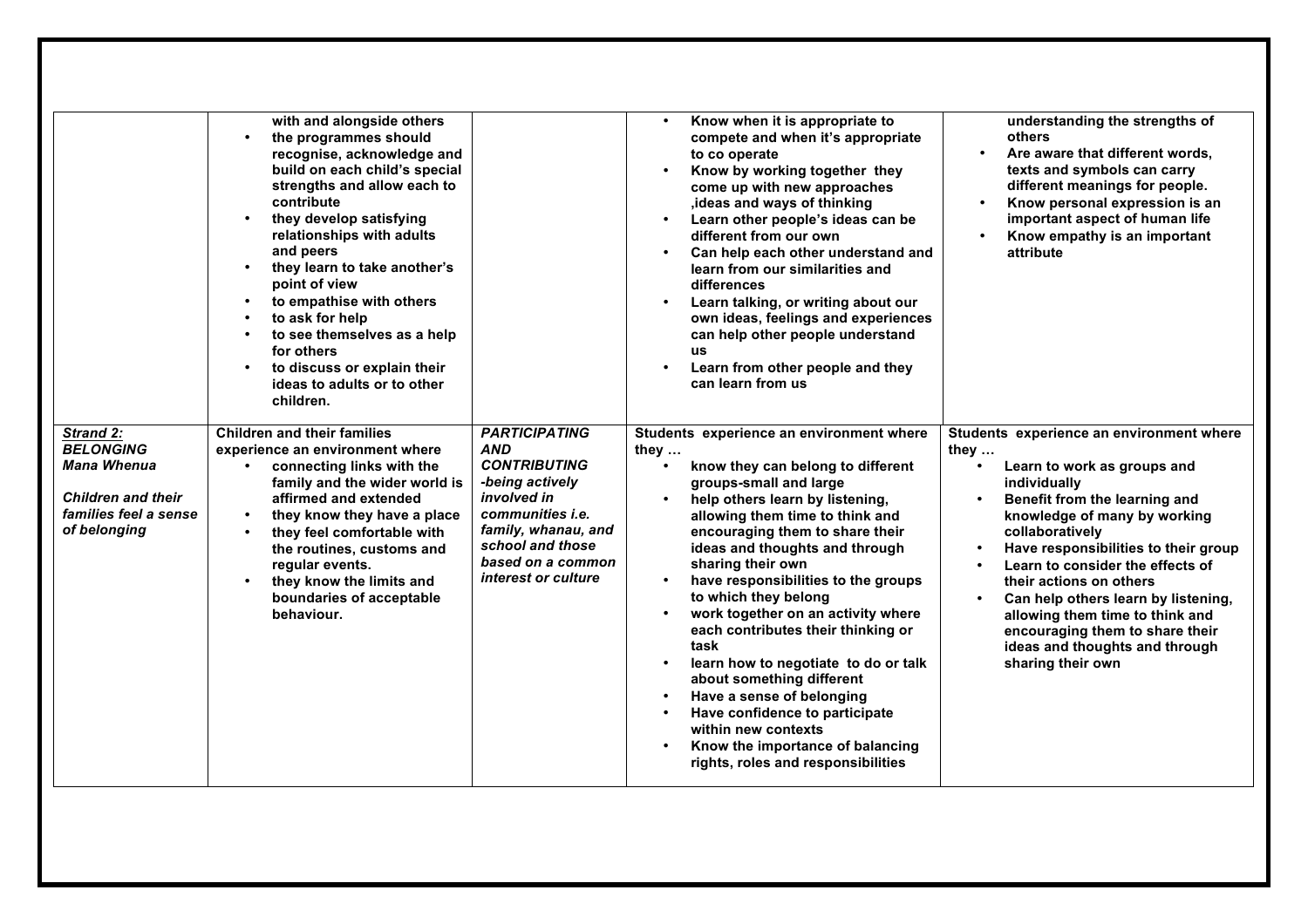**2. What are children who have attended ECC likely to know before starting school?**

| CONTINUITY BETWEEN EARLY CHILDHOOD EDUCATION AND SCHOOL                                  |                                                                                                                                                    |  |  |  |  |  |
|------------------------------------------------------------------------------------------|----------------------------------------------------------------------------------------------------------------------------------------------------|--|--|--|--|--|
| Children moving from early childhood settings to the early years of school are likely to |                                                                                                                                                    |  |  |  |  |  |
| Strand 5:                                                                                | Have extensive prior learning and experiences which provide starting points for further learning                                                   |  |  |  |  |  |
| <b>EXPLORATION</b>                                                                       | Enjoy and be able to participate in adventurous and creative thinking                                                                              |  |  |  |  |  |
| <b>Mana Aotōroa</b>                                                                      | Have experience in making choices and decisions, setting their own goals and using their initiative                                                |  |  |  |  |  |
|                                                                                          | Continue to develop their loco motor, non-loco motor and manipulative skills in a variety of settings                                              |  |  |  |  |  |
|                                                                                          | Have some skills in equipment safety                                                                                                               |  |  |  |  |  |
|                                                                                          | Be able to share responsibility for class and school environment.                                                                                  |  |  |  |  |  |
|                                                                                          | Be able to observe, compare, classify and group objects                                                                                            |  |  |  |  |  |
|                                                                                          | Use discovery, invention, innovation, imagination, experimentation and exploration as a means of<br>learning                                       |  |  |  |  |  |
|                                                                                          | Demonstrate flexibility and creativity in applying mathematical ideas                                                                              |  |  |  |  |  |
|                                                                                          | Have developed some initial strategies of active exploration in the wider context of biological,<br>physical and technological worlds.             |  |  |  |  |  |
|                                                                                          | Have begun to make sense of the living world by observing, identifying and describing animals and<br>plants and by investigating changes over time |  |  |  |  |  |
|                                                                                          | Able to describe properties of everyday materials by investigating changes in different physical<br>conditions                                     |  |  |  |  |  |
|                                                                                          | Have initial strategies for observing features of Earth and beyond and appreciate their environment<br>and its changes over time.                  |  |  |  |  |  |
| Strand 4:                                                                                | Have language skills for a range of purposes                                                                                                       |  |  |  |  |  |
| <b>COMMUNICATION</b><br><b>Mana Reo</b>                                                  | Have had considerable experience with books and be rapidly developing secure vocabulary,<br>grammar and syntax                                     |  |  |  |  |  |
|                                                                                          | Return to favourite books, know directionality, how words are made up and the correspondence                                                       |  |  |  |  |  |
|                                                                                          | between written and oral words                                                                                                                     |  |  |  |  |  |
|                                                                                          | Have had the opportunities to hear and use Maori                                                                                                   |  |  |  |  |  |
|                                                                                          | Have some awareness of other community languages                                                                                                   |  |  |  |  |  |
|                                                                                          | <b>Enjoy writing</b>                                                                                                                               |  |  |  |  |  |
|                                                                                          | Have some practical concepts about numbers -counting, numerical symbols, and some everyday                                                         |  |  |  |  |  |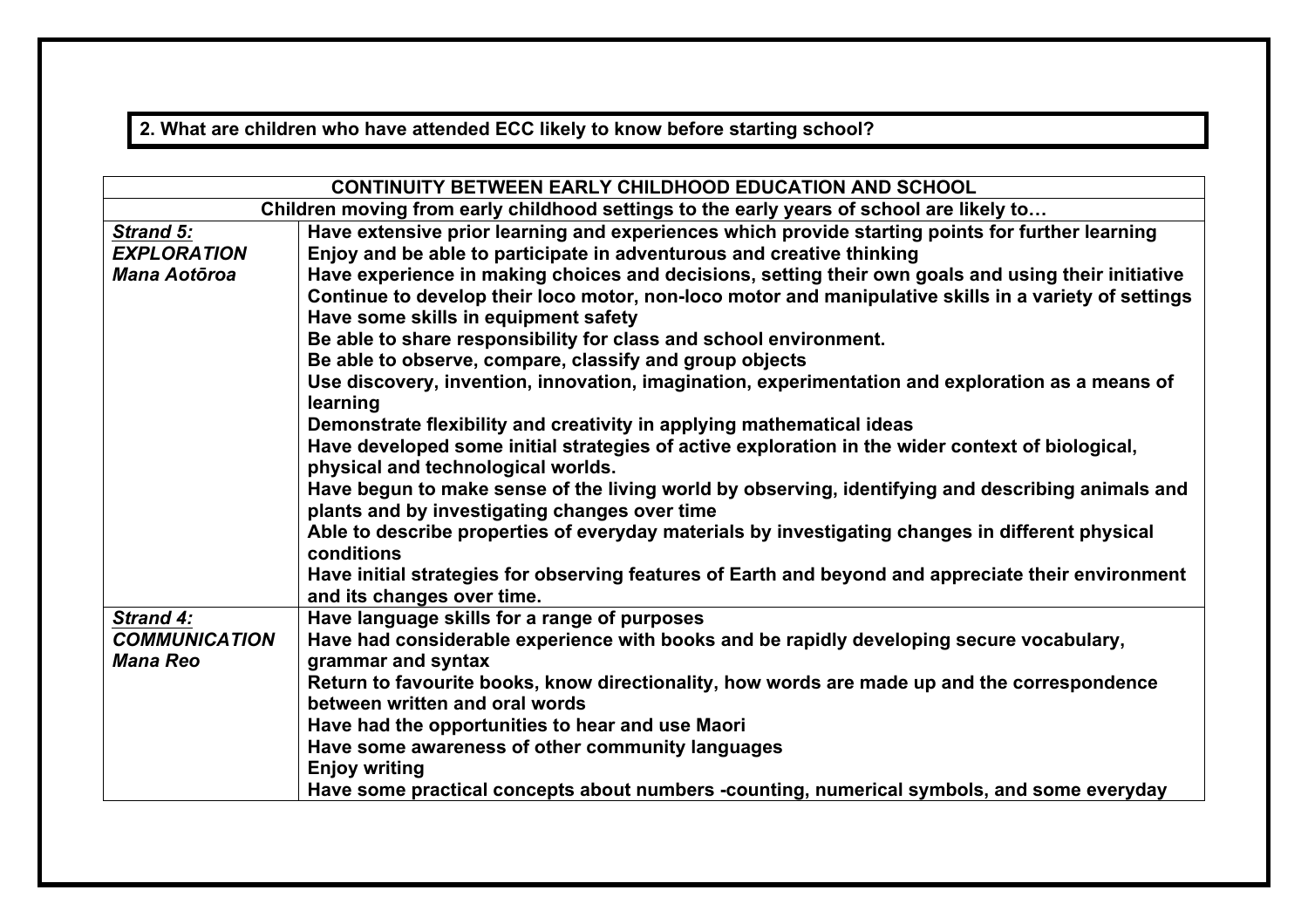|                     | understandings-fair share, , patterns, labelling , sorting                                           |
|---------------------|------------------------------------------------------------------------------------------------------|
|                     | Have a repertoire of expressive body movements for communication esp. dance and drama                |
|                     | Enjoy and experience music as an expression of mood, situation and culture                           |
|                     | Have developed some techniques for expressing themselves in music, art, crafts and designs           |
|                     | Enjoy making music and be developing a feeling for rhythm, singing and improvisation                 |
| Strand 1:           | Effectively communicate their immediate needs for rest, drinks, food and attention and continue to   |
| <b>WELL BEING</b>   | become independent                                                                                   |
| <b>Manu Atua</b>    | Have established many self-care skills                                                               |
|                     | Be able to eat with minimal supervision and have some understanding of healthy foods and             |
|                     | surroundings                                                                                         |
|                     | Be increasingly in control of their emotional responses                                              |
|                     | Have some understanding of keeping themselves safe and to be able to articulate some questions       |
|                     | and concerns                                                                                         |
|                     | Have a range of strategies for getting help for themselves and others                                |
| <b>Strand 3:</b>    | Perceive their families are welcome and valued                                                       |
| <b>CONTRIBUTION</b> | Respect, and enjoy working with children who are different in some way                               |
| <b>Mana Tangata</b> | Feel positive about their gender and ethnicity, about the opposite gender and other ethnic groups    |
|                     | Have some understanding about equity and some ability to identify and challenge bias, prejudice      |
|                     | and negative stereotyping.                                                                           |
|                     | Be confident that their interests strengths, knowledge, abilities and experiences will be recognised |
|                     | and built on in the learning programme                                                               |
|                     | Be familiar with working co-operatively                                                              |
|                     | Be able to see that others have different points of view and to be able to understand, to some       |
|                     | extent, others feelings and attitudes.                                                               |
|                     | Express their own needs and feelings and recognise some needs of others                              |
| <b>Strand 2:</b>    | Seek opportunities to share happenings and objects from home                                         |
| <b>BELONGING</b>    | Have some knowledge about the wider community and environment and take some responsibility           |
| <b>Mana Whenua</b>  | about caring for their own environment                                                               |
|                     | Want to contribute to decisions about the class programme and to plan own activities                 |
|                     | Enjoy repeating favourite stories and activities and be able to sustain projects                     |
|                     | Be confident making new friends as well as working and playing with children they know.              |
|                     | Understand basic concepts about rules, rights and fairness                                           |
|                     |                                                                                                      |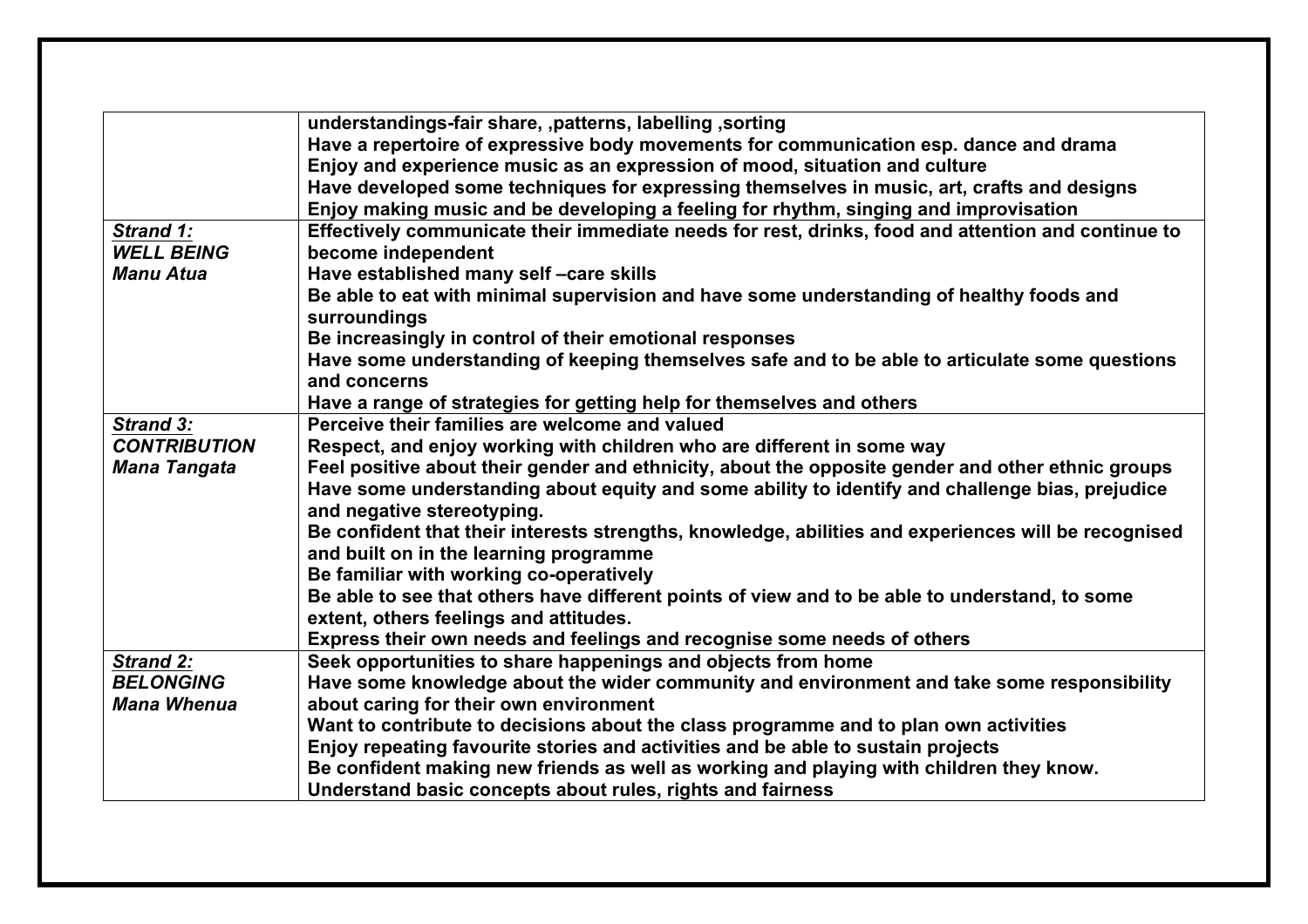**Understand the values of reliability, honesty and courtesy.**

**3. Are we meeting the needs of the individual by personalising their learning?**

# **PERSONALISING LEARNING**

*"There is nothing so unequal as the unequal treatment of unequal's"- Blanchard 1994*

# **WHAT IS IT?**

**"It is about focusing attention on what makes effective learning for every individual learner within the school, at child (and adult) level and making provision accordingly. It is a shift in emphasis from examining the quality of teaching to looking at how we can provide quality learning. It is a shift in emphasis from curriculum content at the centre to the child's development as a confident and competent learner at the centre of the learning process (this will entail looking at the development of the whole child and not just their cognitive development)" p 1 Wilmot 2006**

**As a new 5 year old beginning school PL starts with what the child has learnt in their first 5 years- at home, with extended family and friends and/ or in an ECE centre.**

- **Learned how to communicate with others**
- **How to be mobile**
- **How to be self-sufficient in many things**

**Starting with what the child knows and can do and then builds upon their skills at learning and abilities to learn. We must look at the skills based curriculum so the children develop into confident, connected, actively involved, life –long learners.**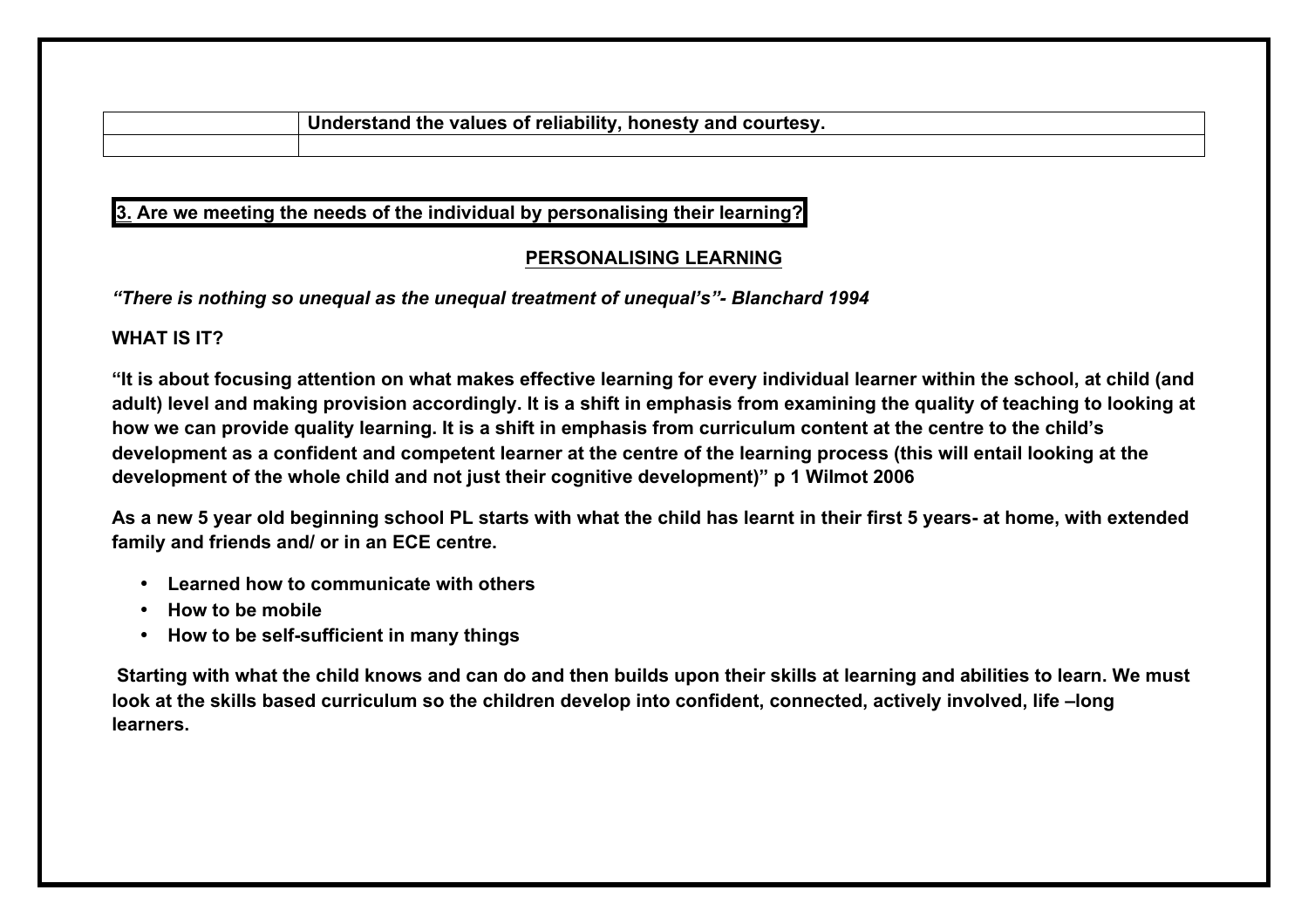**We want that inquisitive, confident, lively exciting, bright, happy, enthusiastic child who "just loves school" to still be there when they head off to Secondary school. We want to build on the natural learning abilities and aptitudes that the children bring with them at 5 and will help them develop as independent learners.**

# **HOW DO WE DO THIS?**

- **Teachers knowing their children as individual people and individual learners**
- **Knowing each child's strengths and needs and fostering talents learners may have**
- **Teachers share this knowledge with the learner through effective feed –back**
- **Supporting the learner to take responsibility for learning and to support them to become independent learners**
- **Supporting and encouraging them to develop the skills for life- long learning**
- **Learners and families are aware learning is about 24/7 learning**
- **Listen to the student voice-hear what they are saying**
- **ITS ABOUT NOT TOLERATING FAILURE FOR OUR LEARNERS Each learner becomes responsible for managing their learning and assessment. Should be able to talk about what they can do and know their next learning steps-learning from their mistakes and from working closely with others Aim: To develop a set of positive attitudes to learning**
- **Knowing how to learn**
- **Understanding how to understand**
- **Learning how to learn PERSONALISING LEARNING ISN'T ABOUT DOING ANYTHING DIFFERENT IT IS ABOUT WHAT WE ARE SUPPOSE TO BE DOING BETTER**

**Switch our minds and brain on- the mind is bigger includes our personality**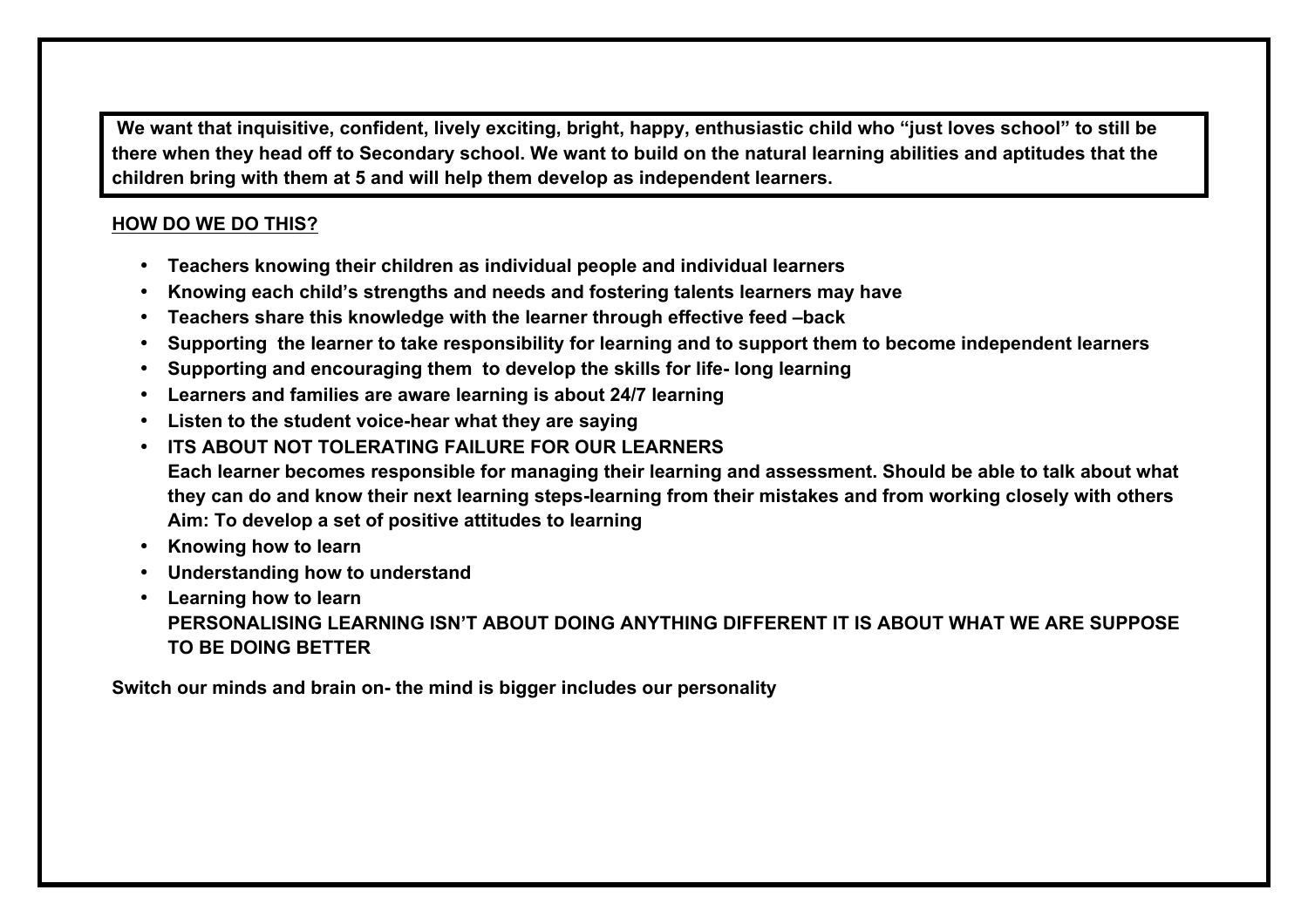# **So what are the ideal conditions for learning?**

- **Basic needs are being met-space, temperature, lighting, fresh air, seating arrangements, water, healthy snacks food, warmth, happy, adequate sleep**
- **Comfortable in terms of the environment-physical and emotional**
- **Both sides of the brain are working together**
- **Trust and mutual respect between the teacher and the learner**

**4. Are we taking into account the differences between how boys and girls learn?**

| More cooperative and compliant<br>Pay attention and maintain effort for longer periods<br>More controlled, logical and analytical<br>Often take a strategic view and plan for<br>They see issues before they arise<br>Use their greater reasoning and language capacity to<br>plan appropriate plans of action<br>They can see links-if we do this then this will happen<br>Language area of the brain develop before spatial<br>relations and geometry<br>Emotionally literate at an earlier age and able to<br>discuss feelings and emotions openly |
|-------------------------------------------------------------------------------------------------------------------------------------------------------------------------------------------------------------------------------------------------------------------------------------------------------------------------------------------------------------------------------------------------------------------------------------------------------------------------------------------------------------------------------------------------------|
|                                                                                                                                                                                                                                                                                                                                                                                                                                                                                                                                                       |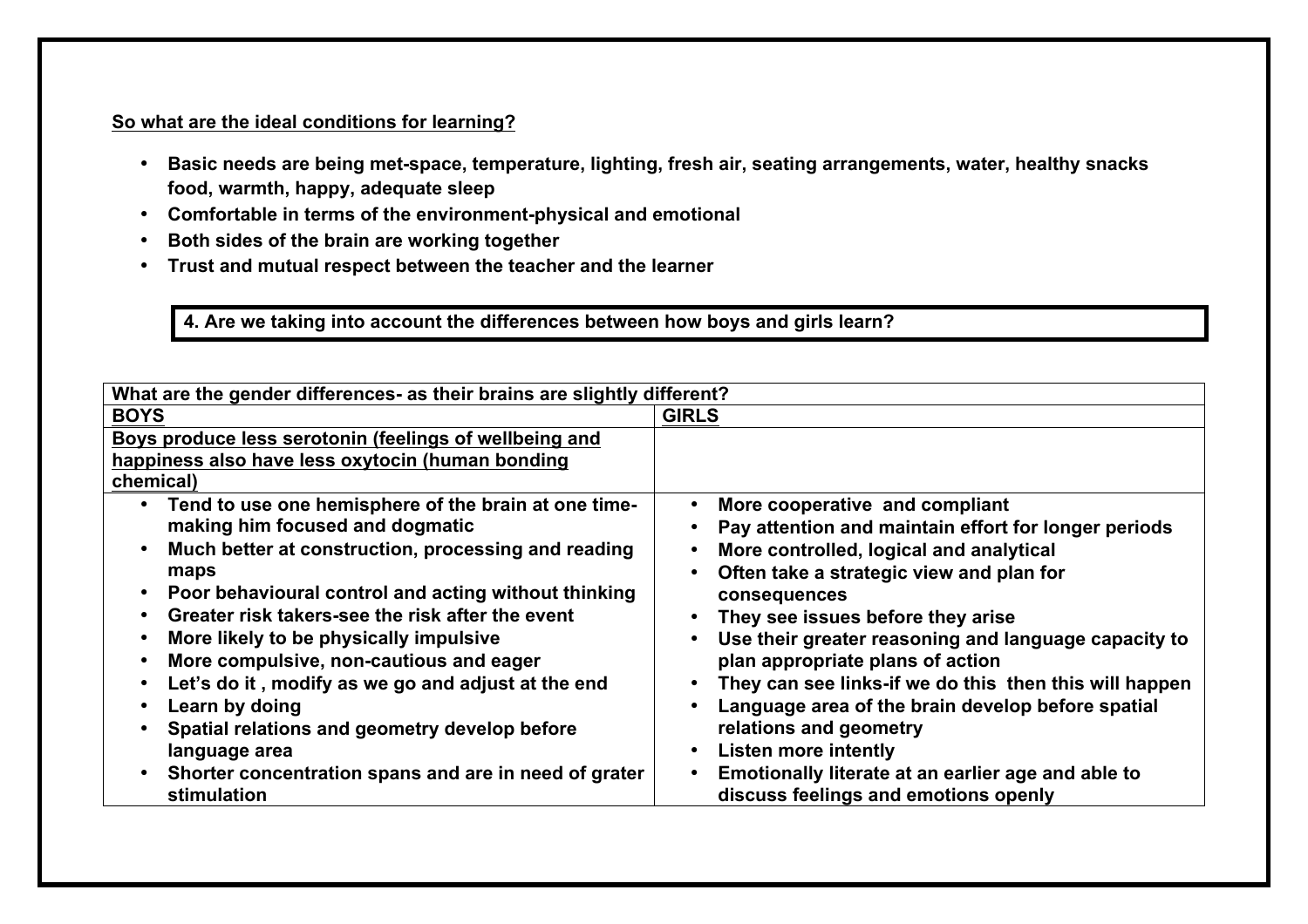| Hear less than girls-from birth 70% less              | Use left and right sides of the brain to solve problems<br>$\bullet$ |
|-------------------------------------------------------|----------------------------------------------------------------------|
| Need to chunk out learning into smaller blocks        | Use up to 30x more language in their play                            |
| Will use action and often solitary play to organize,  | More adept at 'getting on '                                          |
| clarify and think about thinking.                     | Tend to multi-task better<br>$\bullet$                               |
| Love physical contact-rough and tumble-how boys       | Less impulsive<br>$\bullet$                                          |
| gain a sense of self, a sense of purpose and a sense  | Fewer attention span problems                                        |
| of identity in a group                                | Greater ability to make quick transitions between                    |
| More interested in objects and things                 | <b>lessons</b>                                                       |
| Emotions are expressed through actions not talk       |                                                                      |
| Prefer to lie down to work                            |                                                                      |
| Like to watch each other to imitate and innovate      |                                                                      |
| ideas                                                 |                                                                      |
| Prefer to build high rather than out                  |                                                                      |
| They see into the distance rather than close up       |                                                                      |
| Tend to fidget or tap pens to keep awake-'rest state' |                                                                      |

Schools need to ensure they are sufficiently broad in structure and outlook to accept the diversity and talents found in boys. Too many boys and girls slip through a school system that is too narrow.

# **1. Characteristics of Boys- (To consider when planning programmes)**

(majority of boys look forward to starting school and are enthusiastic about playing with their friends and learning things. But once they have settled and move through the classes their enthusiasm wanes (Educating Boys- Michael Irwin)

- Boys like to be outside
- Boys like physical activity, the chance to run, play and have fun.
- Boys like to be boisterous, to have rough and tumble.
- Boys have passionate interests; often interests are not included in school curricula.
- Boys like adventure and risk
- Boys like to handle, disassemble, reassemble, make and do.
- Boys like to be challenged.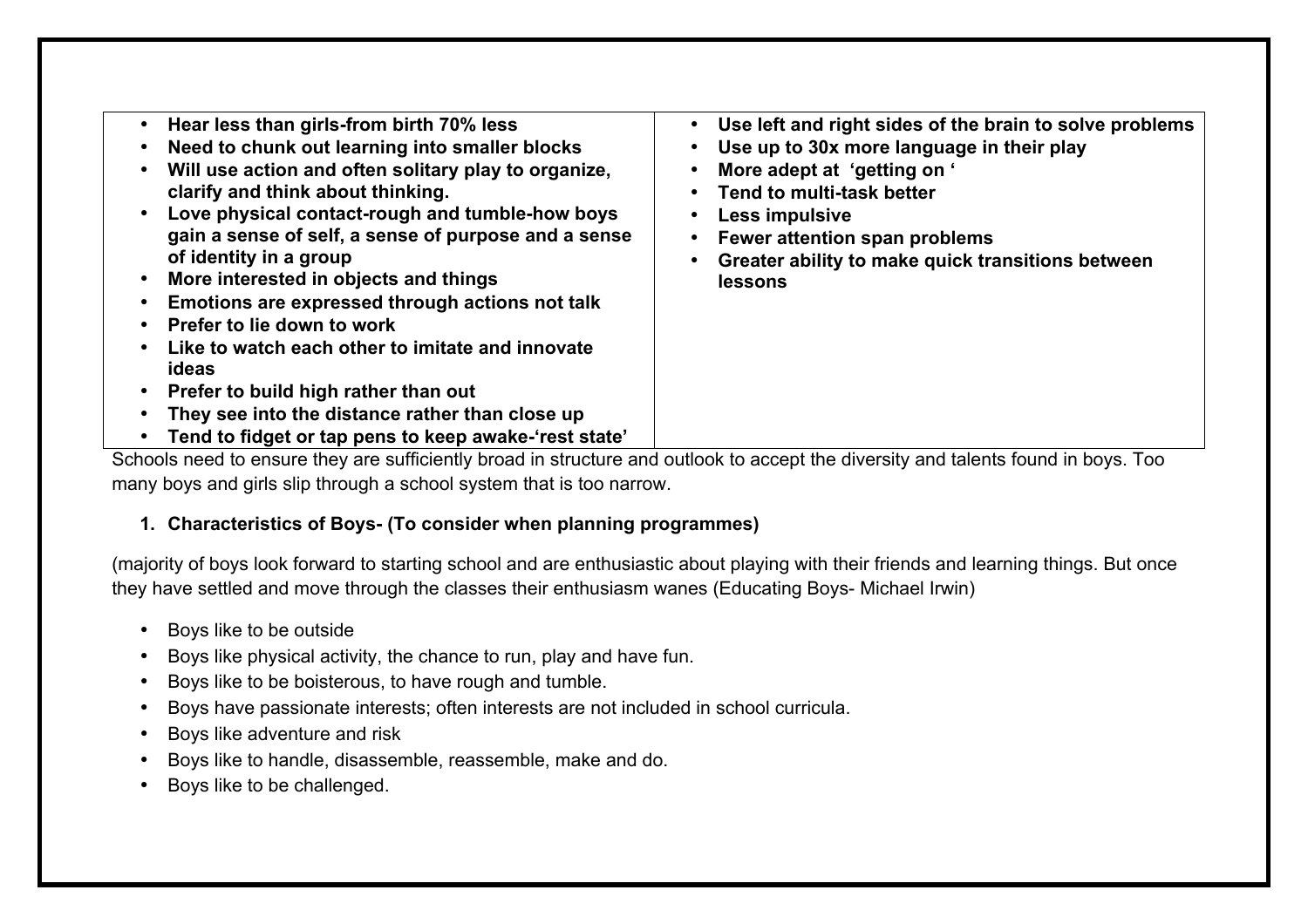- Boys like competition.
- Boys like their learning to be relevant
- Boys like to know where their boundaries are, what is expected, what are the requirements, what are the rules, what are the consequences. They want these things in black and white
- Boys like to laugh and joke and have a bit of fun

Schools must value and celebrate the strengths of children whether it is the artist, scientist, mathematician, the writer, the actor, the singer, the rugby player equally

# **5. What other factors should we be aware of in regards to children learning?**

Research has shown that the average 5 year old cannot do what three year olds were doing physically 10-12 years ago. Why?

- Push- chair kids
- Lack of challenging play space
- Health and Safety procedures that curtail risk taking
- Dominance of computer screens and video games

# **How can we help children with balance?**

- 1. We need to get kids moving and a well-organized balance system indicates a well-organized brain-balance is trained through movement. Rule of thumb for the length of time sitting is their age plus 2, but for boys it is usually shorter. Children must also be comfortable when sitting so learning takes place.
- 2. Crossing the Centre line-to be physically balanced children must be able to cross the centre line-watch them when painting can they can go across the page without changing the brush from their left to right hand? "Lazy Eights"- Climbing and balancing in the playground
- 3. Watch for children who touch surfaces when walking around-they do this to anchor them in their space 4. Watch for the children who sit on other children or knock others out of the way- they can't see them of can't calculate how they will fit the space

Questions to ask?

Do they have a positive self-image?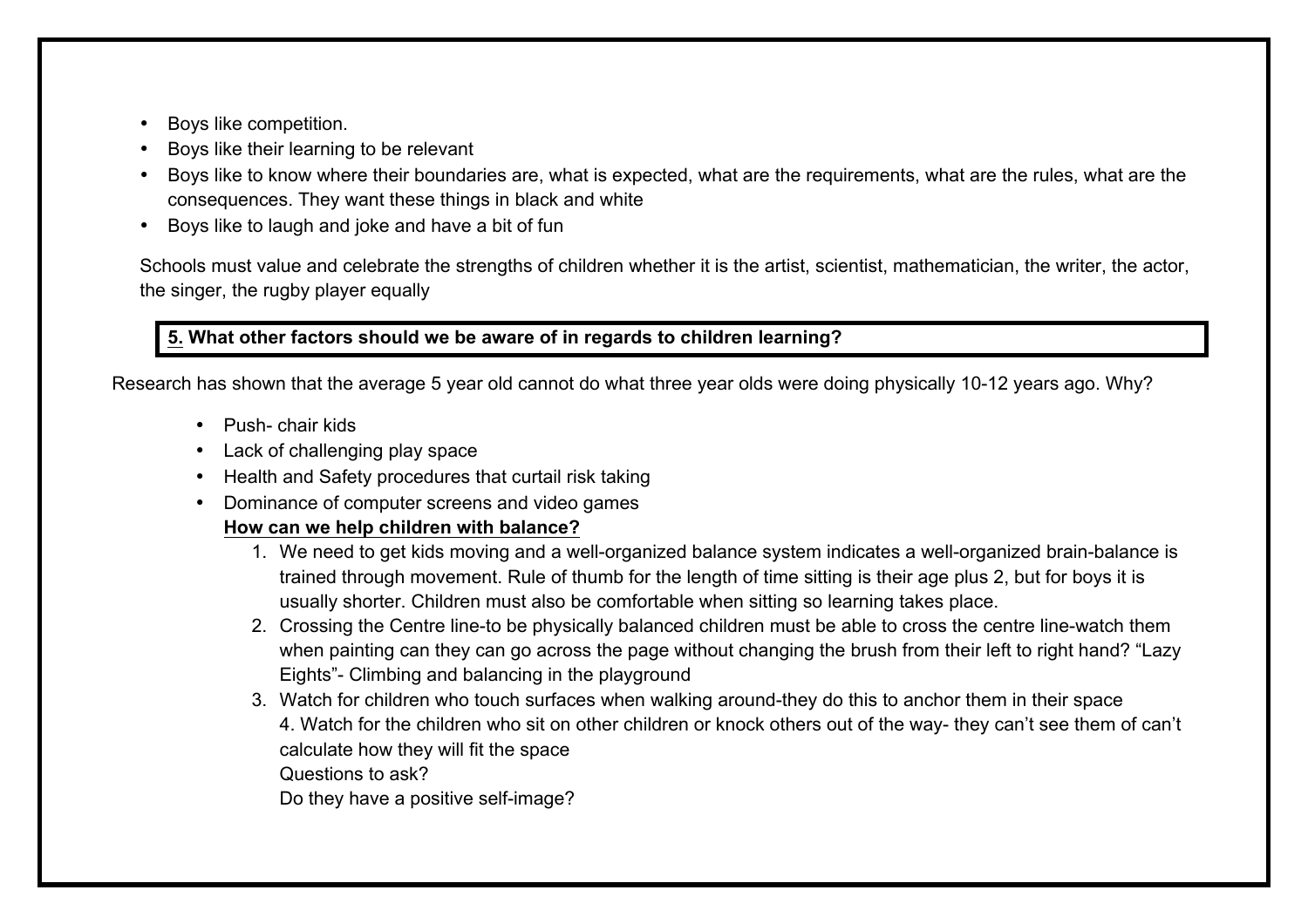Do they have a close group of friends? Do they enjoy themselves and join in? Do they feel lonely and awkward? Do they like coming to school? **What do learners need to develop?**

#### **Resilience**

- **How to stick to something even when it becomes tough**
- **How to deal with difficulties**
- **How to deal with confusion**
- **How to be curious about their world**
- **How to have a go and work things out**
- **How to get support**
- **Willing to get things wrong**
- **Willing to leave something that is hard and come back to it later**

# **What do teachers need to do?**

- **Provide an environment that stimulates and engages them in learning-has a positive emotional response(senses) developing the emotional brain-does it look nice, does it smell nice, does it have space, have interesting things to feel and the children have time to eat?**
- **Provide positive praise and encouragement that is merited and worthwhile-high expectations**
- **The teacher is there to identify when a child need support and give them a prompt or question to get them back on track**
- **A noise level that is calm and busy**
- **Provide an environment which is rich in learning choices and excitement, based upon them their fascinations and interests**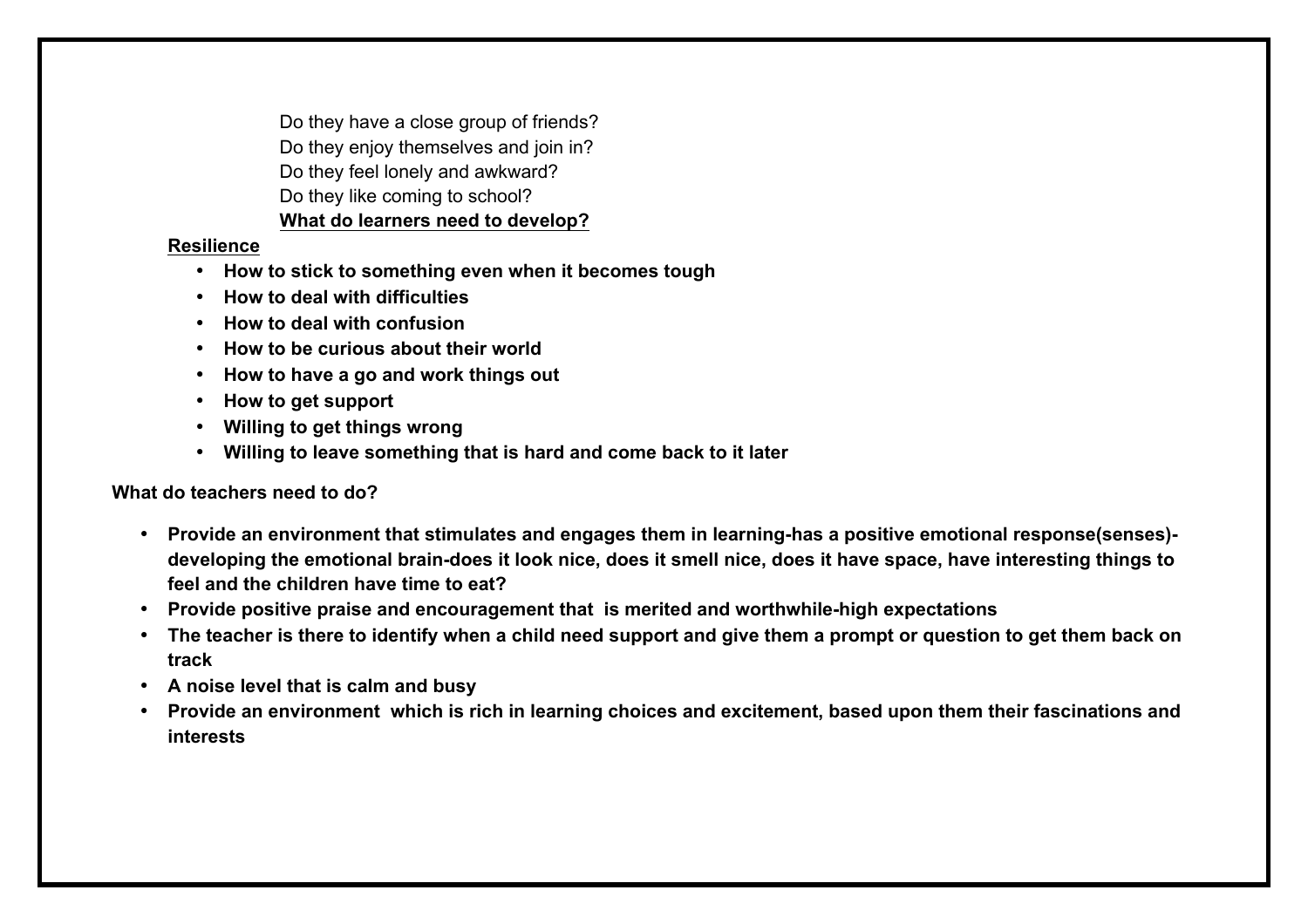#### **Resourcefulness**

- **The learner developing their own approach to their learning-what works for them**
- **Learning from and with others**
- **Learning in different ways and being flexible as a learner**
- **They will have a range of approaches to learning**
- **They will communicate their learning in different ways**
- **They will use a range of learning tools including ICT**

# **What do teachers need to do?**

- **Have a well-resourced learning environment**
- **Have a wide range of learning tools available (and working)**
- **Wide range of open ended learning activities so children can be flexible about meeting the learning objective.**
- **Leave the learning outcome open so the children choose how they present their information- poster, booklet, in music, paint etc.**
- **Have the opportunity to work together and learn from each other-effective members of a team.**

## **Reflectiveness**

• **They need time to stop and think, look back over their learning, reflect on their processes they have experienced and consider which were more effective for them and why**

# **What do teachers need to do?**

- **Provide thinking time for the learners**
- **Make sure there is a balance of busy time and reflective time**
- **Time for some "Deep thinking" instead of doing**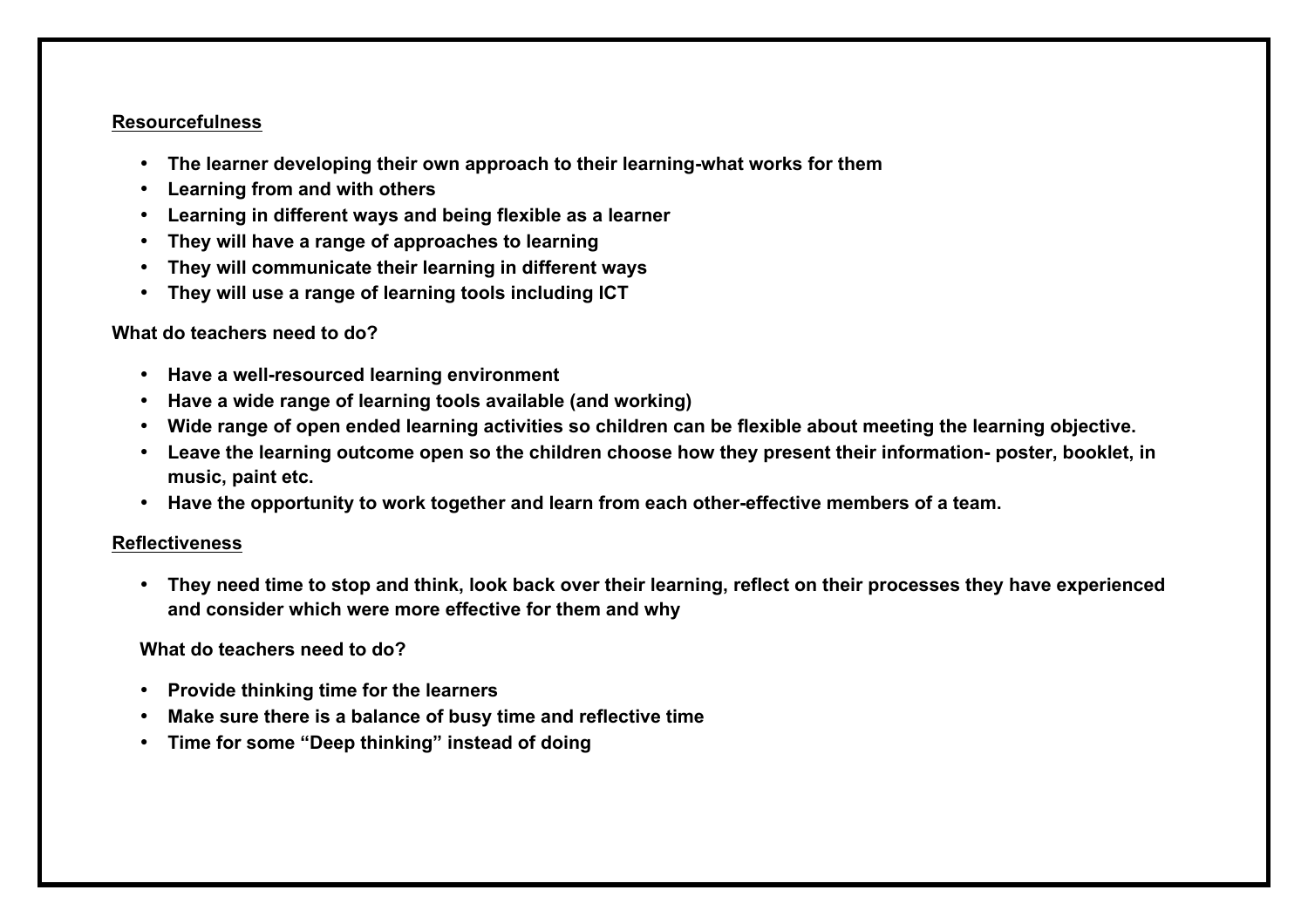#### **Remembering**

- **They need to maximize their memory**
- **They must know simple techniques to remember things e.g. mnemonics**
- **Learners must practice, repeat and review work in short bursts several times to help improve memory**

#### **What do teachers need to do?**

- **Time to practice, repeat and review work**
- **Using role play, drama, hot-seating and visualization techniques can be taught to aid memory**
- **We need to use emotion (in a positive way) as an aid to memory**
- **Teach mind mapping and concept mapping from an early age**
- **Use storytelling and visualization in your direct teaching**
- **Encourage learners to look for patterns and connections with prior learning**
- **Make learning memorable-use humour or emotion to help children remember**

## **Responsiveness**

• **They need to learn it is essential that you can learn to do things differently and stay positive about your learning particularly when things go wrong**

**What do teachers need to do?**

• **Model a positive approach to change, to new learning and to new situations and to making mistakes or getting things wrong then it is more likely that our pupils will develop this positive attitude as well.**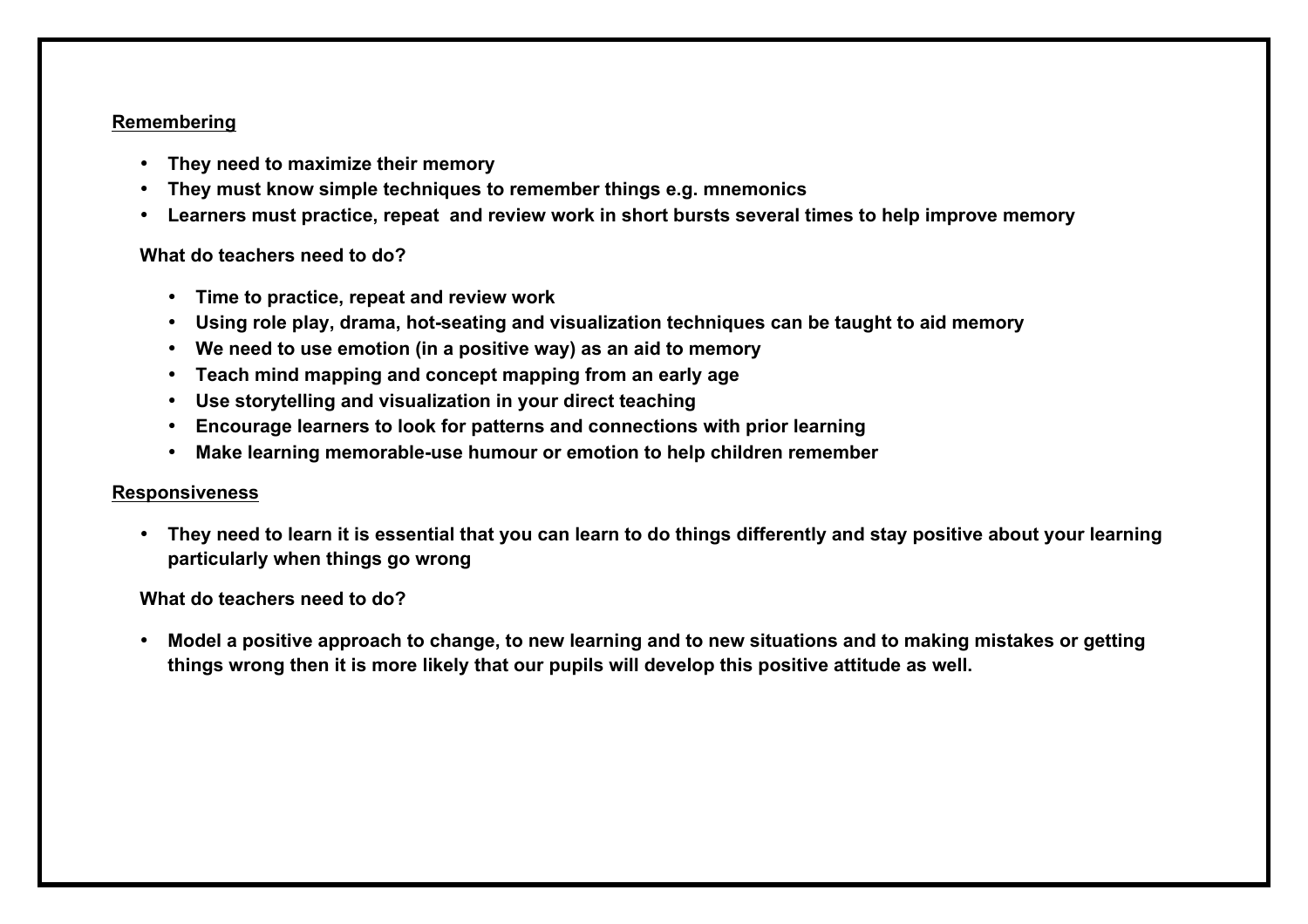**6. Did the children, who are having difficulty learning or find it hard to relate to others, have a smooth transition to school?**

The following survey was carried out individually with Year 1.2.3.6.8. students at my school.

| SWOT ANALYSIS FOR PERSONALISING LEARNING Year 1,2,3,6,8-Term 3 3013 |                                                                  |  |            |           |    |                   |                       |
|---------------------------------------------------------------------|------------------------------------------------------------------|--|------------|-----------|----|-------------------|-----------------------|
| ROOM:<br>YEAR:                                                      |                                                                  |  | AGE:       |           |    | <b>BOY / GIRL</b> |                       |
|                                                                     | <b>QUESTION</b>                                                  |  | <b>YES</b> | <b>NO</b> | NR | WHY? WHO?<br>HOW? | <b>OTHER RESPONSE</b> |
|                                                                     | Do you like coming to school?                                    |  |            |           |    |                   |                       |
| 2                                                                   | Do you have many friends you<br>like to work with in class?      |  |            |           |    |                   |                       |
| 3                                                                   | Do you have friends you like to<br>play with at school?          |  |            |           |    |                   |                       |
| 4                                                                   | Do you enjoy learning?                                           |  |            |           |    |                   |                       |
| 5                                                                   | Are you good at learning?                                        |  |            |           |    |                   |                       |
| 6                                                                   | How do you know?                                                 |  |            |           |    |                   |                       |
| $\overline{7}$                                                      | Does your teacher help you if you<br>get stuck?                  |  |            |           |    |                   |                       |
| 8                                                                   | Are you always encouraged to<br>improve your learning?           |  |            |           |    |                   |                       |
| 9                                                                   | Does your teacher like to listen to<br>your ideas?               |  |            |           |    |                   |                       |
| 10                                                                  | Does your teacher sometimes let<br>you choose which work you do? |  |            |           |    |                   |                       |
| 11                                                                  | Does your teacher sometimes let<br>you choose who you work with? |  |            |           |    |                   |                       |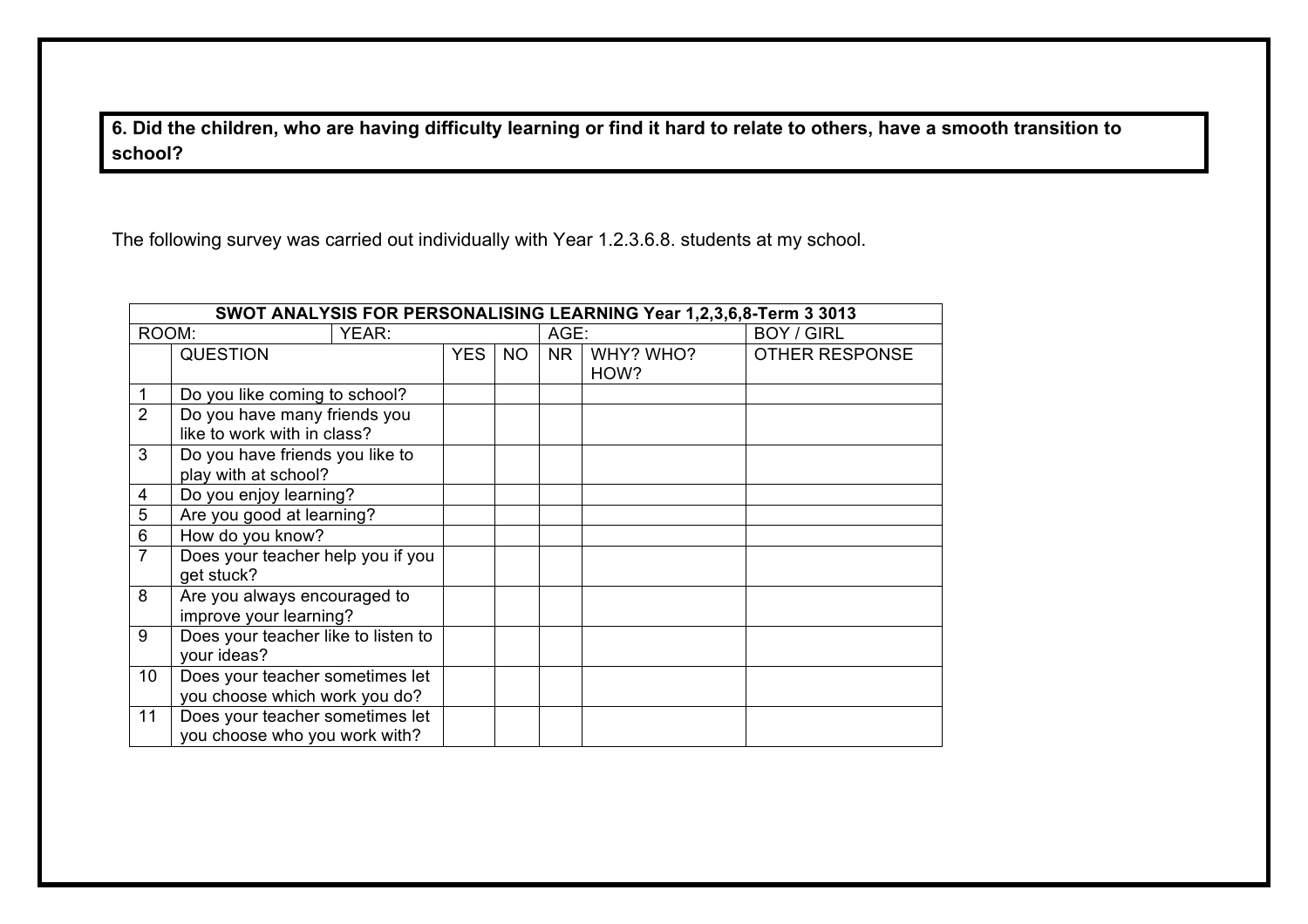Some interesting findings

Do you have many friends you like to work with in class?

10/13 students not chosen by anyone, did not start school at Rahotu

Only 4/16 highest polling didn't start school at Rahotu

Do you have friends you like to play with at school?

10/12 students not chosen by anyone did not start school at Rahotu

3/15 of the highest polling students didn't start school at Rahotu

Of the 9 Junior students not chosen by anyone as a friend 6 had not attended an early childhood Centre. Of the 10 children chosen by a few children as a friend all had attended an ECC for 1-5 years.

Conclusion: We must set up a Transition programme for students coming in from different schools. We are a rural school so often have changes on the  $1<sup>st</sup>$  June and throughout the year

**7. How can we use the information in the child's profile book to make them feel they belong and other children get to know them well?**

Parents will be asked to bring their child's Early Childhood profile book (or a copy) when they begin school. The Teacher will keep each child's book in the classroom. Children and the teacher will use these portfolios as a way to strengthen relationships, and as a tool to get to know the child. They will also become a useful literacy artefact. The children can just access them there whenever they want to. Conversations comparing their experiences will be encouraged because they are from different early childhood centres. They will also be used as a prompt for oral language. Perhaps if the new child hasn't bought something to show we might use a favourite page out of their book and they tell us what's happening. The class teacher will also use them to look through to get an idea of what that child's strengths and interests are.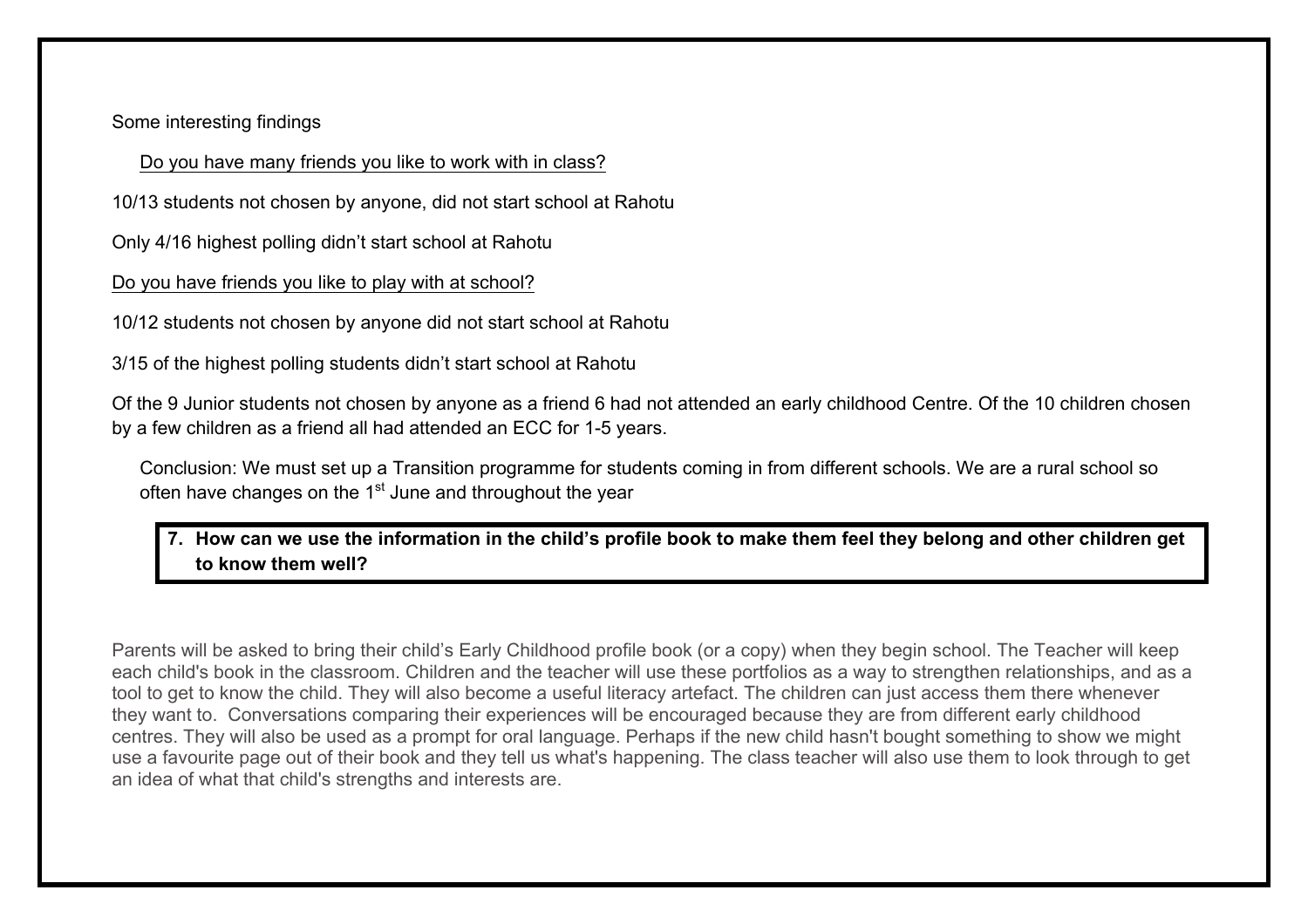A learning story will be written for each child when they start school, in that first month to six weeks. It will include how they are settling into school and how they're becoming familiar with class routines, showing them how they're socialising with others. A photo of the child interacting and getting involved will be included.

## **Conclusion:**

"One way does not suit all"- it is important to recognise this with each individual student but also what suits each ECE Centre when it comes to transition. It is very important that transition is smooth and each child feels, safe, secure and empowered. And above all good relationships are established between the child, teacher, parents/caregivers and other students so learning takes place.

I look forward to seeing the results of our school's improved Transition Programme that really involves the whole family and which does not stop once the child enters school. This programme needs to be constantly re-visited and evaluated within our local context.

## *Reference List*

- *1. NZ Gazette- 17 May 2010*
- *2. Transition to School: A Principles Approach*

*New Zealand Journal of Teachers' Work, Volume 8, Issue 2, 94-103, 2011 ANITA MORTLOCK-Victoria University of Wellington, NATALIE PLOWMAN- Paremata School, ALI GLASGOW-Victoria University of Wellington*

*3. Hartley C, Rogers P. Smith J, Peters S, Carr M- "Crossing the Border"-A community negotiates the Transition from early childhood to primary School*

*4. Irwin Michael- Educating Boys-helping kiwi boys succeed at school*

- *5. Peters Sally-Literature review: Transition from Early Childhood Education to School-Report to MOE*
- *6. Ebner Sarah- The Starting School Survival Guide 2011 ISBN 978 1 90541 087 3*
- *7. Farmer Neil- Getting it right for Boys-2012 -ISBN 978-1-4081-4071-0*
- *8. Wilmot Dr Elaine -Personalising Learning in the Primary Classroom 978- 184590003-8*

*Web –sites with relevant information www.minedu.govt.nz/parents*

*-Starting School*